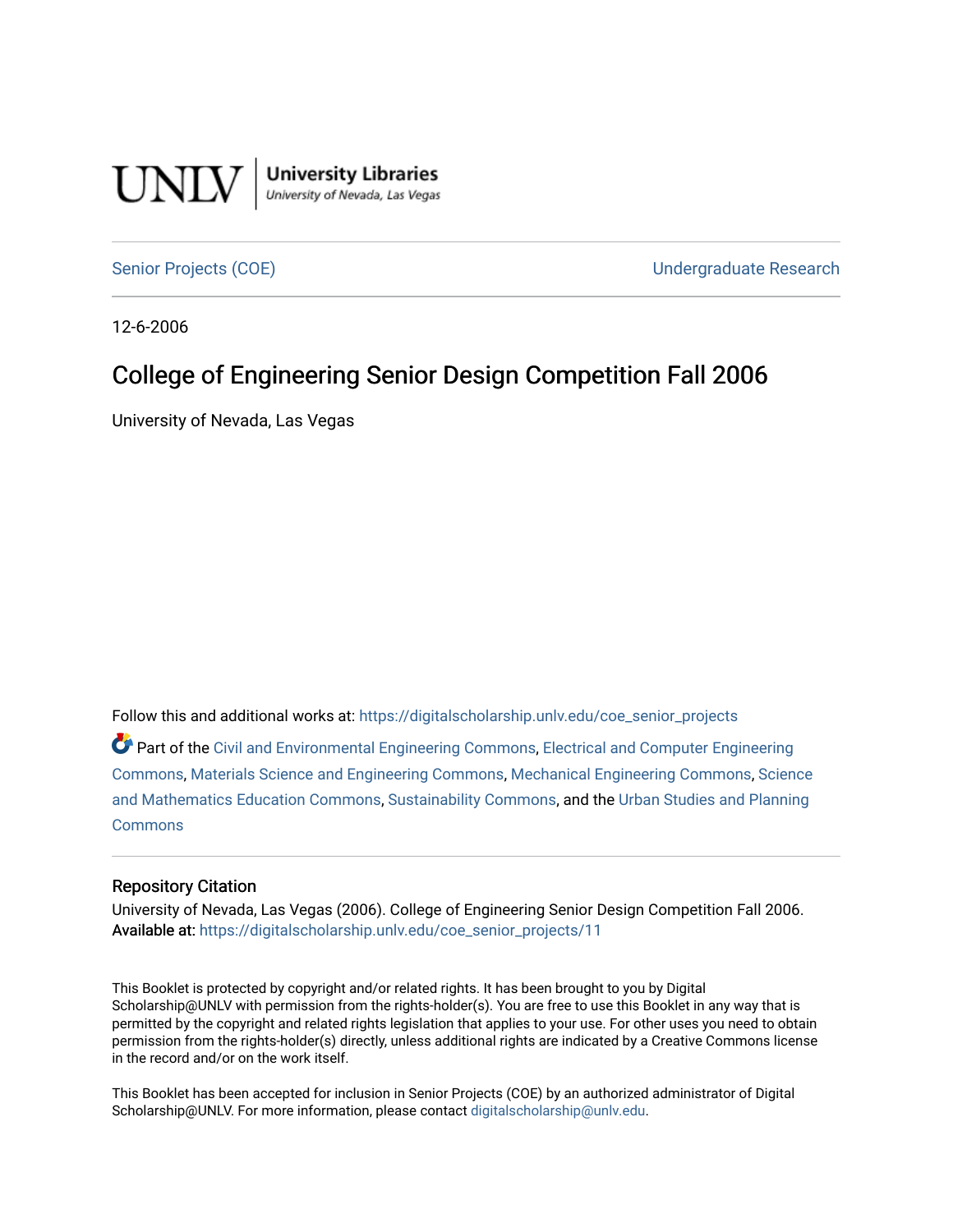# Fall 2006 SENIOR DESIGN COMPETITION

Part of every UNLV engineering student's academic experience, the senior design project stimulates engineering innovation and entrepreneurship. Each student in their senior year chooses, plans, designs and prototypes a product in this required element of the curriculum. A capstone to the student's educational career, the senior design project encourages the student to use everything learned in the engineering program to create a practical, real world solution to an engineering challenge.

The senior design competition helps to focus the senior students in increasing the quality and potential for commercial application for their design projects. Judges from local industry evaluate the projects on innovation, commercial potential and presentation quality. One overall winner, two winners from each discipline, and one multi-disciplinary winner (when applicable) are chosen and receive cash awards and commemorative plaques and medallions.

The competition has generated significant interest from the local community, and has provided additional motivation for students to be innovative and to produce quality projects.

## **History**

In 1999, the Entrepreneurship Club (E-Club) of the College of Engineering began sponsoring the Senior Design presentation event. The E-Club has been actively pursuing the goal of integrating entrepreneurship with engineering curriculum through seminars and facilitating senior design projects. In 2001, the E-Club conducted its first senior design competition. This opened the senior design event to Civil and Environmental, Electrical and Computer, and Mechanical Engineering students.

The E-Club itself, the senior design projects and the competition all encourage students to become entrepreneurs upon graduation and contribute to the College's role in the economic diversification of the southern Nevada area.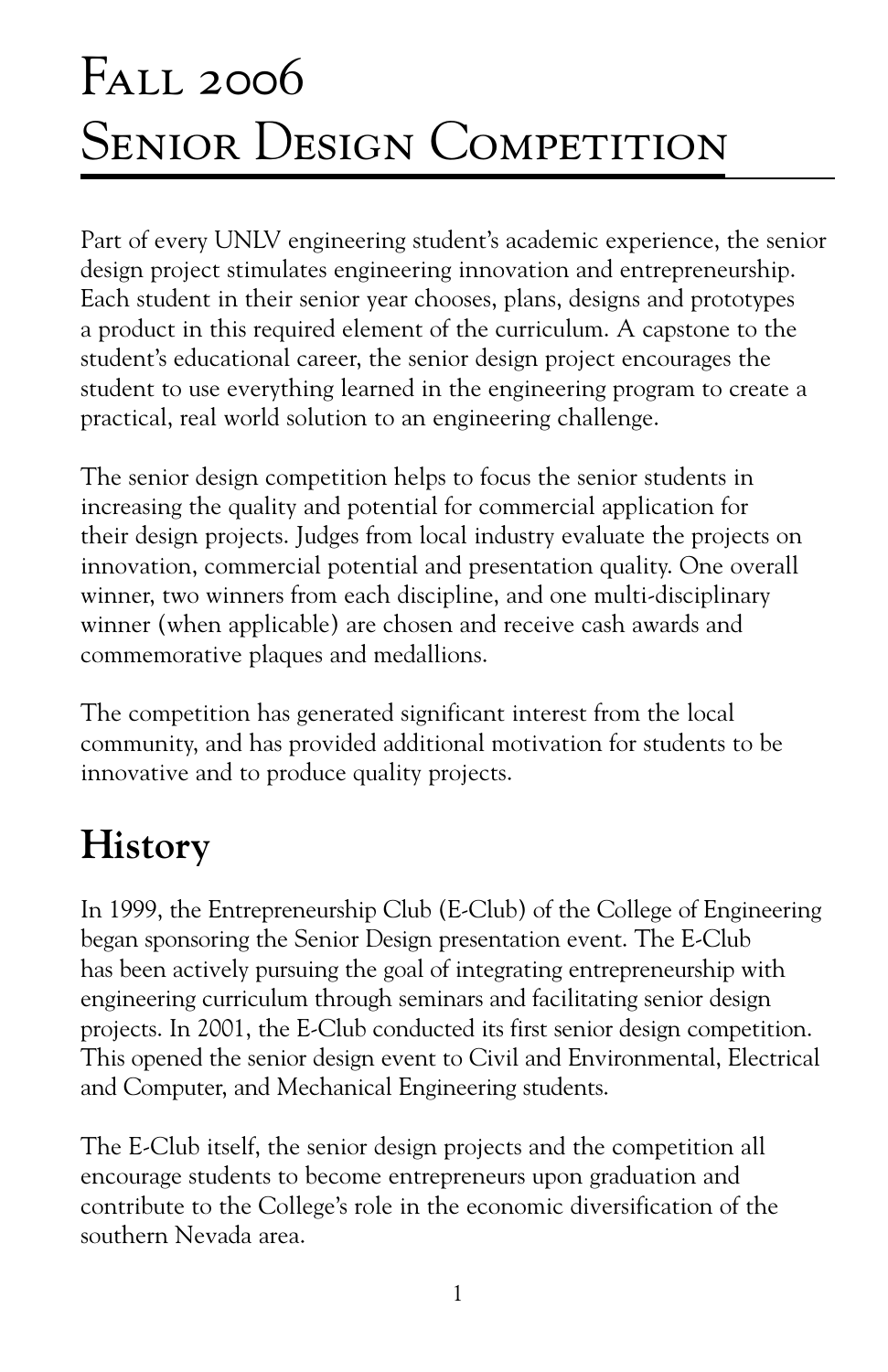## **The Awards**

Beginning in 2002, College of Engineering supporters Harriet and Fred Cox have generously provided for the Harriet and Fred Cox Engineering Design Award to be given to the top outstanding projects in the senior design competition. Ongoing support for the awards has been established by their endowment gift to the College. The founder of four corporations — Emulex Corporation, Manufacturers Capital, California Data Processors, and Microdata Corporation — Fred Cox knows the value of entrepreneurship very well, and he and his wife Harriet are delighted to support the College of Engineering and our students in this significant venture.

A special dinner in the spring celebrates the students' achievements and provides their families, faculty, and the greater Las Vegas community an opportunity to share in the excitement of the students' work.

## **Instructors for Senior Design Program:**

Dr. Paolo Ginobbi – for the Department of Electrical and Computer Engineering Dr. Shashi Nambisan – Department of Civil and Environmental Engineering Dr. Walter Vodrazka, Professor Emeritus, Department of Civil and Environmental Engineering

Dr. Zhiyong Wang – Department of Mechanical Engineering

#### **E-Club Faculty Members:**

Dr. Laxmi Gewali Dr. Henry Selvaraj Dr. Rama Venkat Dr. Zhiyong Wang

#### **A Special Thanks to Our Senior Design Industry Judges:**

Ricco Novero, Game Producer, Bally Technologies, Inc.

David S. Peterson, SE, Lochsa Engineering

Justin R. Young, Senior Design Engineer, Denman Technical Services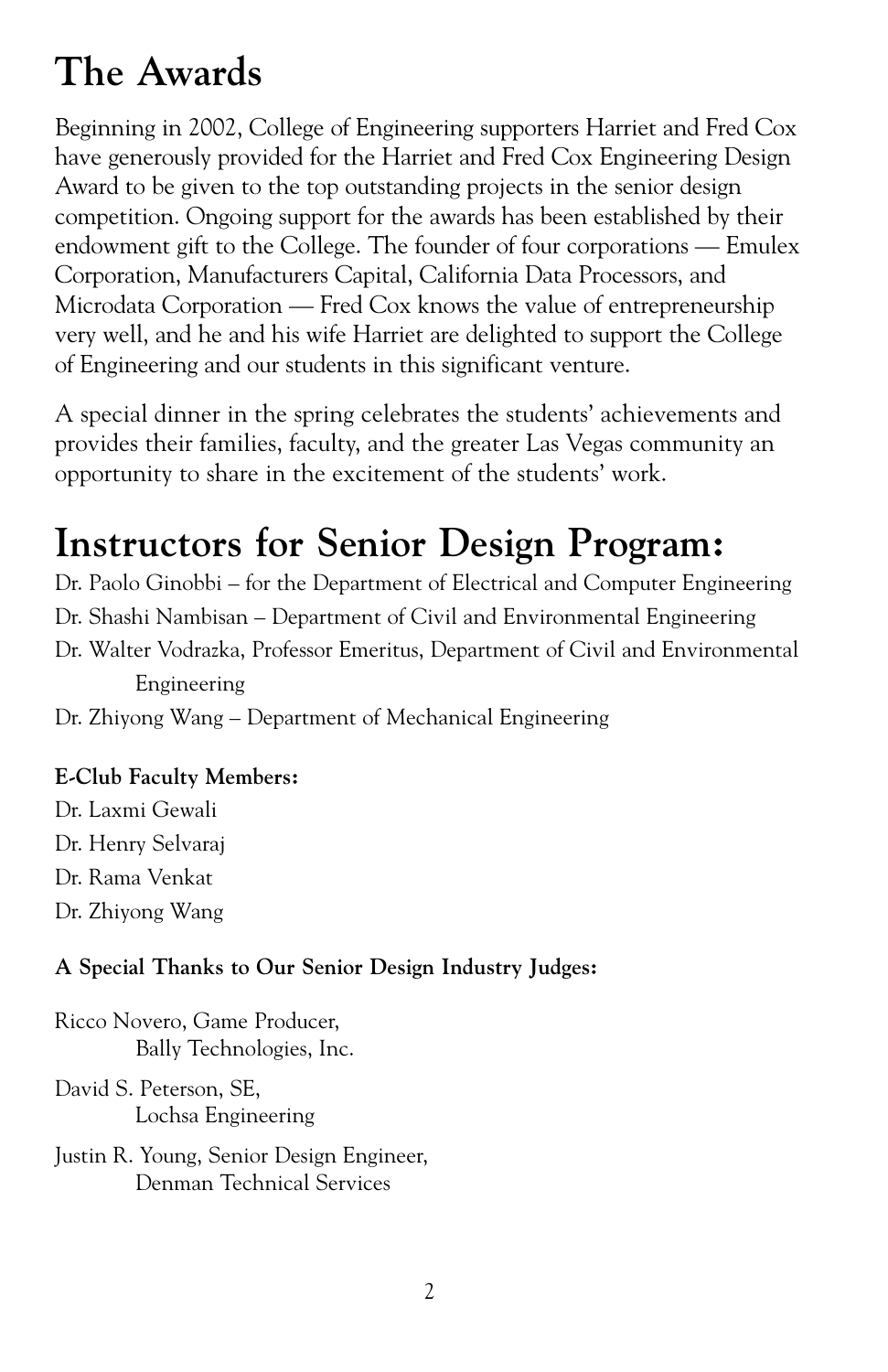## **9:00 a.m. – 9:30 a.m.**

## **Multi-Zone HVAC Controller**

Department of: Electrical & Computer Engineering Project Participants: Robert Jones, Jr. and Sheldon Johnson Instructor: Dr. Paolo Ginobbi

## **Abstract**

This project is designed to solve the problem many houses have with uncomfortable temperature gradients from one room to another. It is a retro fit design that will replace your old HVAC controller, with some simple wiring and duct work. Our unit has temperature sensors in the rooms you wish to be controlled and dampers installed in the duct work of the house. If the control unit sees a significant difference in temperature from what you set as your desired temperature it will turn on your HVAC unit. But only allow the hot/cold air to reach the rooms that need it. This will keep all rooms (zones) controlled by the unit at a very similar temperature.

 $\_$  , and the set of the set of the set of the set of the set of the set of the set of the set of the set of the set of the set of the set of the set of the set of the set of the set of the set of the set of the set of th  $\_$  , and the set of the set of the set of the set of the set of the set of the set of the set of the set of the set of the set of the set of the set of the set of the set of the set of the set of the set of the set of th  $\_$  , and the set of the set of the set of the set of the set of the set of the set of the set of the set of the set of the set of the set of the set of the set of the set of the set of the set of the set of the set of th  $\_$  , and the set of the set of the set of the set of the set of the set of the set of the set of the set of the set of the set of the set of the set of the set of the set of the set of the set of the set of the set of th  $\_$  , and the set of the set of the set of the set of the set of the set of the set of the set of the set of the set of the set of the set of the set of the set of the set of the set of the set of the set of the set of th  $\_$  , and the set of the set of the set of the set of the set of the set of the set of the set of the set of the set of the set of the set of the set of the set of the set of the set of the set of the set of the set of th  $\_$  , and the set of the set of the set of the set of the set of the set of the set of the set of the set of the set of the set of the set of the set of the set of the set of the set of the set of the set of the set of th  $\_$  , and the set of the set of the set of the set of the set of the set of the set of the set of the set of the set of the set of the set of the set of the set of the set of the set of the set of the set of the set of th  $\_$  , and the set of the set of the set of the set of the set of the set of the set of the set of the set of the set of the set of the set of the set of the set of the set of the set of the set of the set of the set of th

NOTES: \_\_\_\_\_\_\_\_\_\_\_\_\_\_\_\_\_\_\_\_\_\_\_\_\_\_\_\_\_\_\_\_\_\_\_\_\_\_\_\_\_\_\_\_\_\_\_\_\_\_\_\_\_\_\_\_\_\_\_\_\_\_\_\_\_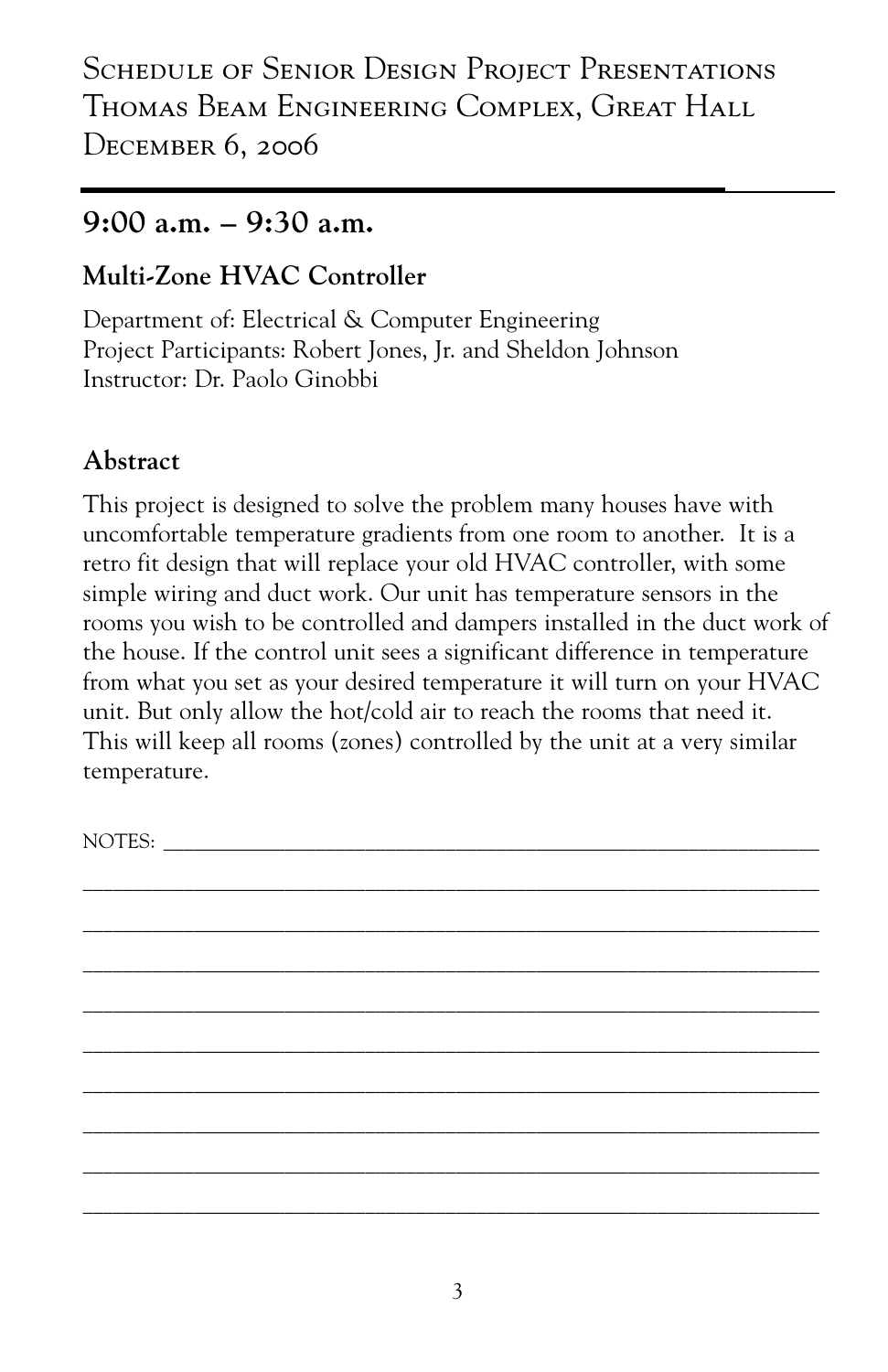## **9:15-9:45 a.m.**

## **RGB Photometer with serial interface to PC**

Department of Electrical & Computer Engineering Project Participants: Zach Devlin Instructor: Dr. Paolo Ginobbi Faculty Adviser: Dr. Paolo Ginobbi

#### **Abstract**

The Photonic Project Group, sponsored by DOE, is working in the UNLV Engineering Department to develop new technologies to improve quality and efficiency of large LED displays, like those found in abundance in Las Vegas.

My project was developed by request of Dr. Ginobbi as a tool to help calibrate LED video displays as part of that project. Beside that specific application and with little modifications, this design can lead to industrial production of low cost color measurement system. The meter allows measurements of RED, GREEN and BLUE components, communicate this parameters to either a LCD display and/or to a remote instrument using an USB port.

\_\_\_\_\_\_\_\_\_\_\_\_\_\_\_\_\_\_\_\_\_\_\_\_\_\_\_\_\_\_\_\_\_\_\_\_\_\_\_\_\_\_\_\_\_\_\_\_\_\_\_\_\_\_\_\_\_\_\_\_\_\_\_\_\_\_\_\_\_\_\_\_\_ \_\_\_\_\_\_\_\_\_\_\_\_\_\_\_\_\_\_\_\_\_\_\_\_\_\_\_\_\_\_\_\_\_\_\_\_\_\_\_\_\_\_\_\_\_\_\_\_\_\_\_\_\_\_\_\_\_\_\_\_\_\_\_\_\_\_\_\_\_\_\_\_\_ \_\_\_\_\_\_\_\_\_\_\_\_\_\_\_\_\_\_\_\_\_\_\_\_\_\_\_\_\_\_\_\_\_\_\_\_\_\_\_\_\_\_\_\_\_\_\_\_\_\_\_\_\_\_\_\_\_\_\_\_\_\_\_\_\_\_\_\_\_\_\_\_\_ \_\_\_\_\_\_\_\_\_\_\_\_\_\_\_\_\_\_\_\_\_\_\_\_\_\_\_\_\_\_\_\_\_\_\_\_\_\_\_\_\_\_\_\_\_\_\_\_\_\_\_\_\_\_\_\_\_\_\_\_\_\_\_\_\_\_\_\_\_\_\_\_\_ \_\_\_\_\_\_\_\_\_\_\_\_\_\_\_\_\_\_\_\_\_\_\_\_\_\_\_\_\_\_\_\_\_\_\_\_\_\_\_\_\_\_\_\_\_\_\_\_\_\_\_\_\_\_\_\_\_\_\_\_\_\_\_\_\_\_\_\_\_\_\_\_\_ \_\_\_\_\_\_\_\_\_\_\_\_\_\_\_\_\_\_\_\_\_\_\_\_\_\_\_\_\_\_\_\_\_\_\_\_\_\_\_\_\_\_\_\_\_\_\_\_\_\_\_\_\_\_\_\_\_\_\_\_\_\_\_\_\_\_\_\_\_\_\_\_\_ \_\_\_\_\_\_\_\_\_\_\_\_\_\_\_\_\_\_\_\_\_\_\_\_\_\_\_\_\_\_\_\_\_\_\_\_\_\_\_\_\_\_\_\_\_\_\_\_\_\_\_\_\_\_\_\_\_\_\_\_\_\_\_\_\_\_\_\_\_\_\_\_\_

NOTES: \_\_\_\_\_\_\_\_\_\_\_\_\_\_\_\_\_\_\_\_\_\_\_\_\_\_\_\_\_\_\_\_\_\_\_\_\_\_\_\_\_\_\_\_\_\_\_\_\_\_\_\_\_\_\_\_\_\_\_\_\_\_\_\_\_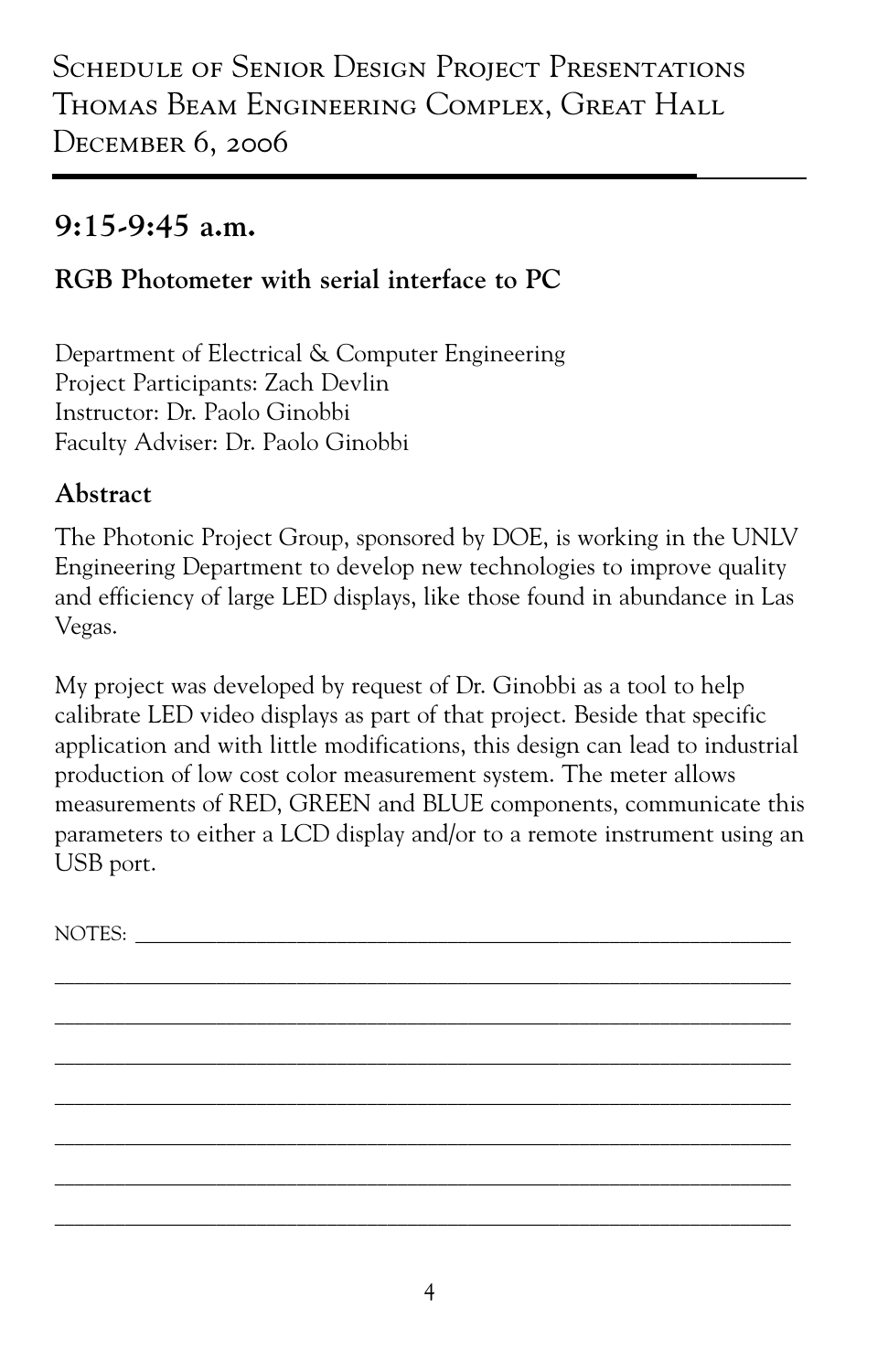## **9:30-10:00 a.m.**

### **Silverfish Poison Packet Cutter for Opportunity Village**

1) Department of Electrical & Computer Engineering Project Participant: Tim Nelson Instructor: Dr. Paolo Ginobbi Faculty Adviser: Dr. Rama Venkat

2) Department of Mechanical Engineering Project Participants: Kim Clark, Stacy Raagas, and Halli Warf Instructor: Dr. Zhiyong Wang Faculty Adviser: Dr. Mohamed Trabia

#### **Abstract**

This device will assist employees of Opportunity Village, a nonprofit organization that provides gainful employment to special needs individuals, in cutting and counting Dekko silverfish poison packet strips. Considering the mental and physical limitations of the workers, the main design concerns were safety and ease of use. Once a strip of six packets is inserted into the machine, an automated cutting process will begin in which the packet strip is sliced and dropped into a holding area. The operator will then be notified, through the use of an LED light, to insert another strip, and the sequence is repeated. A second light will prompt the operator to open a door and remove the packets at the close of the process. With the successful completion of this project, the Opportunity Village employees and their supervisors will be able to efficiently carryout the necessary actions within their Silverfish Poison Packet project.

NOTES: \_\_\_\_\_\_\_\_\_\_\_\_\_\_\_\_\_\_\_\_\_\_\_\_\_\_\_\_\_\_\_\_\_\_\_\_\_\_\_\_\_\_\_\_\_\_\_\_\_\_\_\_\_\_\_\_\_\_\_\_\_\_\_\_\_

\_\_\_\_\_\_\_\_\_\_\_\_\_\_\_\_\_\_\_\_\_\_\_\_\_\_\_\_\_\_\_\_\_\_\_\_\_\_\_\_\_\_\_\_\_\_\_\_\_\_\_\_\_\_\_\_\_\_\_\_\_\_\_\_\_\_\_\_\_\_\_\_\_ \_\_\_\_\_\_\_\_\_\_\_\_\_\_\_\_\_\_\_\_\_\_\_\_\_\_\_\_\_\_\_\_\_\_\_\_\_\_\_\_\_\_\_\_\_\_\_\_\_\_\_\_\_\_\_\_\_\_\_\_\_\_\_\_\_\_\_\_\_\_\_\_\_ \_\_\_\_\_\_\_\_\_\_\_\_\_\_\_\_\_\_\_\_\_\_\_\_\_\_\_\_\_\_\_\_\_\_\_\_\_\_\_\_\_\_\_\_\_\_\_\_\_\_\_\_\_\_\_\_\_\_\_\_\_\_\_\_\_\_\_\_\_\_\_\_\_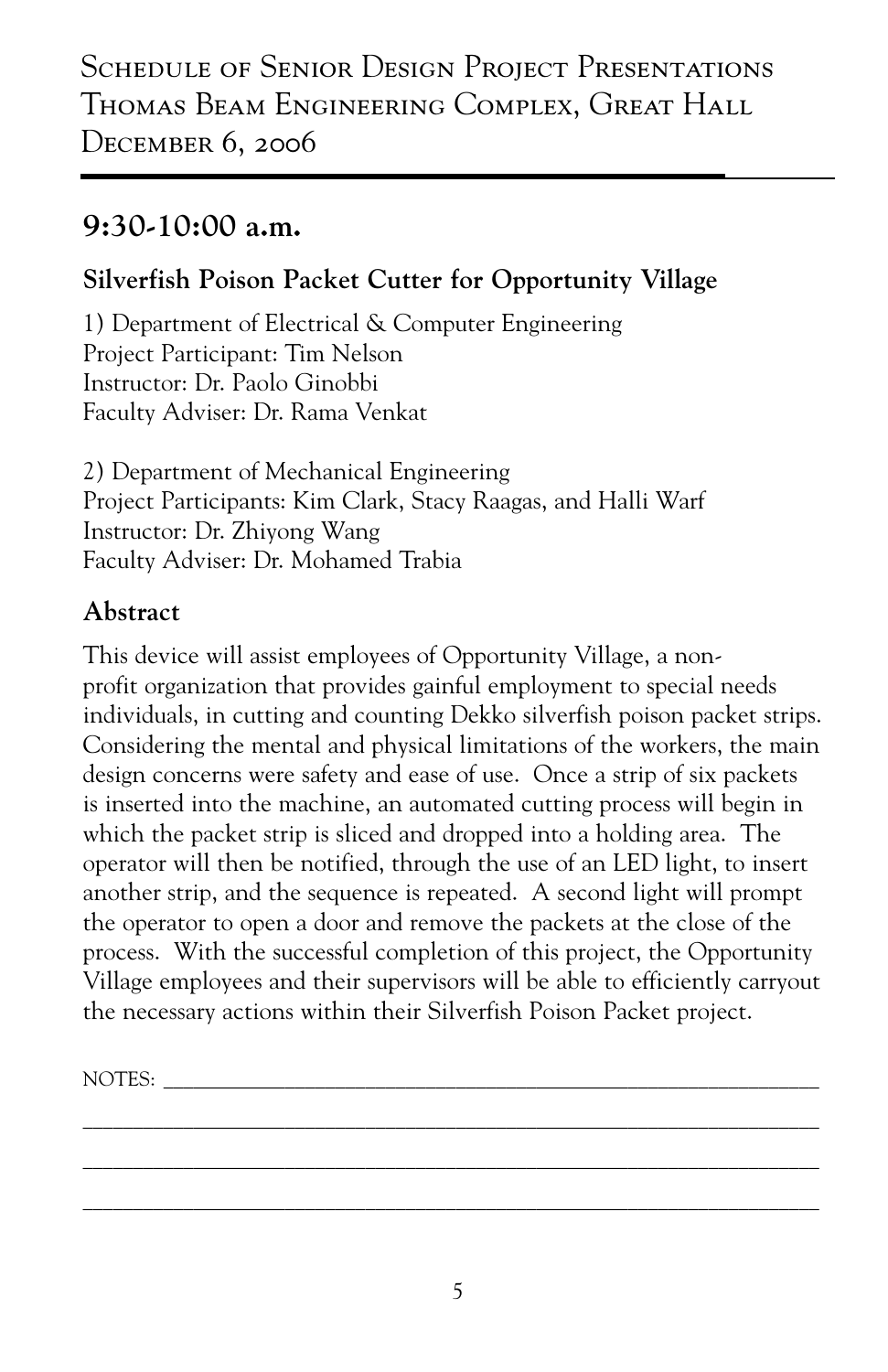## **9:45 a.m.-10:15 a.m.**

#### **Easy Breezy Moving Solution**

Department of Mechanical Engineering Project Participants: Clayton DeLosier, Patrick Johnson, and Tanya Sloma Instructor: Dr. Zhiwong Wang Faculty Adviser: Dr. Brendan O'Toole

### **Abstract**

To make moving easier, faster, and safer, the Easy Breezy Moving Solution is a single component design constructed to power assist an individual with moving heavy, abnormally shaped objects up and down stairs.

The design consists of a single sled that encloses an electric motor, a set of rechargeable batteries, and a treaded drive system. The Easy Breezy Moving Solution is designed with a lightweight structural frame and wide base to make moving any awkward shaped, heavy object up and down stairs easy. Once turned on, the motor is always powered, engaging the simple handbrakes allow control of the speed and direction.

 There are two safety precautions, an internal motor brake, and an emergency clip that is connected to your clothing. The internal brake can be engaged to lock the sled in place. The emergency clip will disconnect from the sled and shut-off the motor if the operator travels too far away. The Easy Breezy Moving Solution is designed to be simple to operate and ease moving heavy, abnormally shaped objects up and down stairs.

\_\_\_\_\_\_\_\_\_\_\_\_\_\_\_\_\_\_\_\_\_\_\_\_\_\_\_\_\_\_\_\_\_\_\_\_\_\_\_\_\_\_\_\_\_\_\_\_\_\_\_\_\_\_\_\_\_\_\_\_\_\_\_\_\_\_\_\_\_\_\_\_\_ \_\_\_\_\_\_\_\_\_\_\_\_\_\_\_\_\_\_\_\_\_\_\_\_\_\_\_\_\_\_\_\_\_\_\_\_\_\_\_\_\_\_\_\_\_\_\_\_\_\_\_\_\_\_\_\_\_\_\_\_\_\_\_\_\_\_\_\_\_\_\_\_\_ \_\_\_\_\_\_\_\_\_\_\_\_\_\_\_\_\_\_\_\_\_\_\_\_\_\_\_\_\_\_\_\_\_\_\_\_\_\_\_\_\_\_\_\_\_\_\_\_\_\_\_\_\_\_\_\_\_\_\_\_\_\_\_\_\_\_\_\_\_\_\_\_\_ \_\_\_\_\_\_\_\_\_\_\_\_\_\_\_\_\_\_\_\_\_\_\_\_\_\_\_\_\_\_\_\_\_\_\_\_\_\_\_\_\_\_\_\_\_\_\_\_\_\_\_\_\_\_\_\_\_\_\_\_\_\_\_\_\_\_\_\_\_\_\_\_\_ \_\_\_\_\_\_\_\_\_\_\_\_\_\_\_\_\_\_\_\_\_\_\_\_\_\_\_\_\_\_\_\_\_\_\_\_\_\_\_\_\_\_\_\_\_\_\_\_\_\_\_\_\_\_\_\_\_\_\_\_\_\_\_\_\_\_\_\_\_\_\_\_\_

NOTES: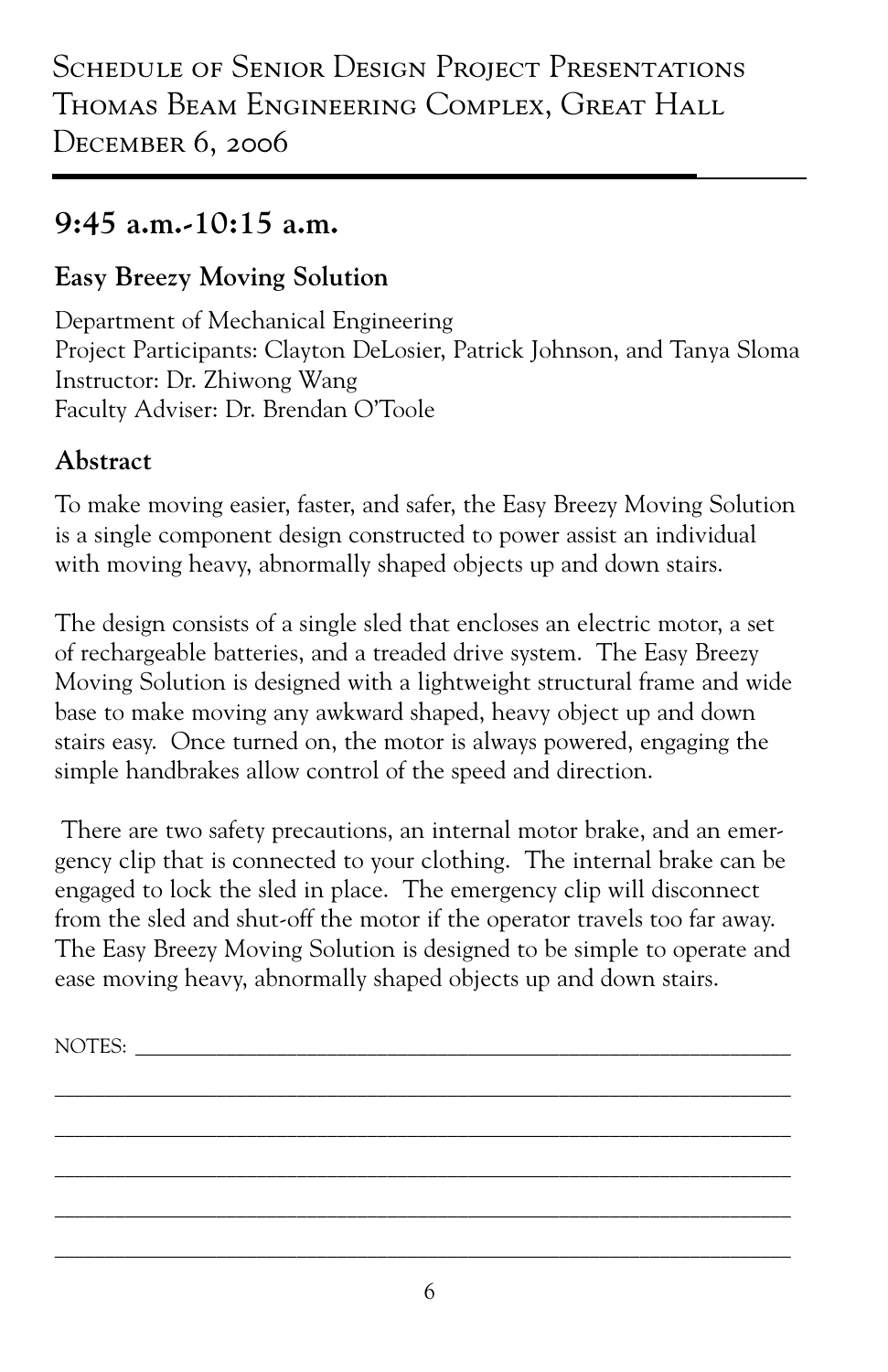## **10:00-10:30 a.m.**

### **High-Speed Laminar Jets**

Department of Mechanical Engineering Project Participants: Eric G. Wiemers Instructor: Dr. Zhiyong Wang Faculty Adviser: Dr. Daniel Cook

#### **Abstract**

In the arena of special water effects, there are many options and methods to produce a plethora of effects, yet many of these effects are not well designed from an engineering perspective. Those that are can be extremely expensive to purchase and to implement. One such special effect is high-speed laminar jets, most notably employed in the Bellagio Botanical Gardens whose cost is in the thousands of dollars per jet.

The aim of this project is to design and implement a similar effect, but with a simpler, cheaper implementation. The fountain demonstrates one of the many applications of the design by displaying a choreography of laminar streams of water that dance to music. The nozzles utilize inexpensive, commercially available parts and a simple mechanical design. The control system is called Touch-Tone Choreography which is essentially a set of tones recorded onto a playback device, in this case a CD. When the tones are replayed, each specific tone activates a specific jet.

This overall design increases the availability of affordable visual water effects for private and commercial use by utilizing intelligent design.

NOTES: \_\_\_\_\_\_\_\_\_\_\_\_\_\_\_\_\_\_\_\_\_\_\_\_\_\_\_\_\_\_\_\_\_\_\_\_\_\_\_\_\_\_\_\_\_\_\_\_\_\_\_\_\_\_\_\_\_\_\_\_\_\_\_\_\_

\_\_\_\_\_\_\_\_\_\_\_\_\_\_\_\_\_\_\_\_\_\_\_\_\_\_\_\_\_\_\_\_\_\_\_\_\_\_\_\_\_\_\_\_\_\_\_\_\_\_\_\_\_\_\_\_\_\_\_\_\_\_\_\_\_\_\_\_\_\_\_\_\_ \_\_\_\_\_\_\_\_\_\_\_\_\_\_\_\_\_\_\_\_\_\_\_\_\_\_\_\_\_\_\_\_\_\_\_\_\_\_\_\_\_\_\_\_\_\_\_\_\_\_\_\_\_\_\_\_\_\_\_\_\_\_\_\_\_\_\_\_\_\_\_\_\_ \_\_\_\_\_\_\_\_\_\_\_\_\_\_\_\_\_\_\_\_\_\_\_\_\_\_\_\_\_\_\_\_\_\_\_\_\_\_\_\_\_\_\_\_\_\_\_\_\_\_\_\_\_\_\_\_\_\_\_\_\_\_\_\_\_\_\_\_\_\_\_\_\_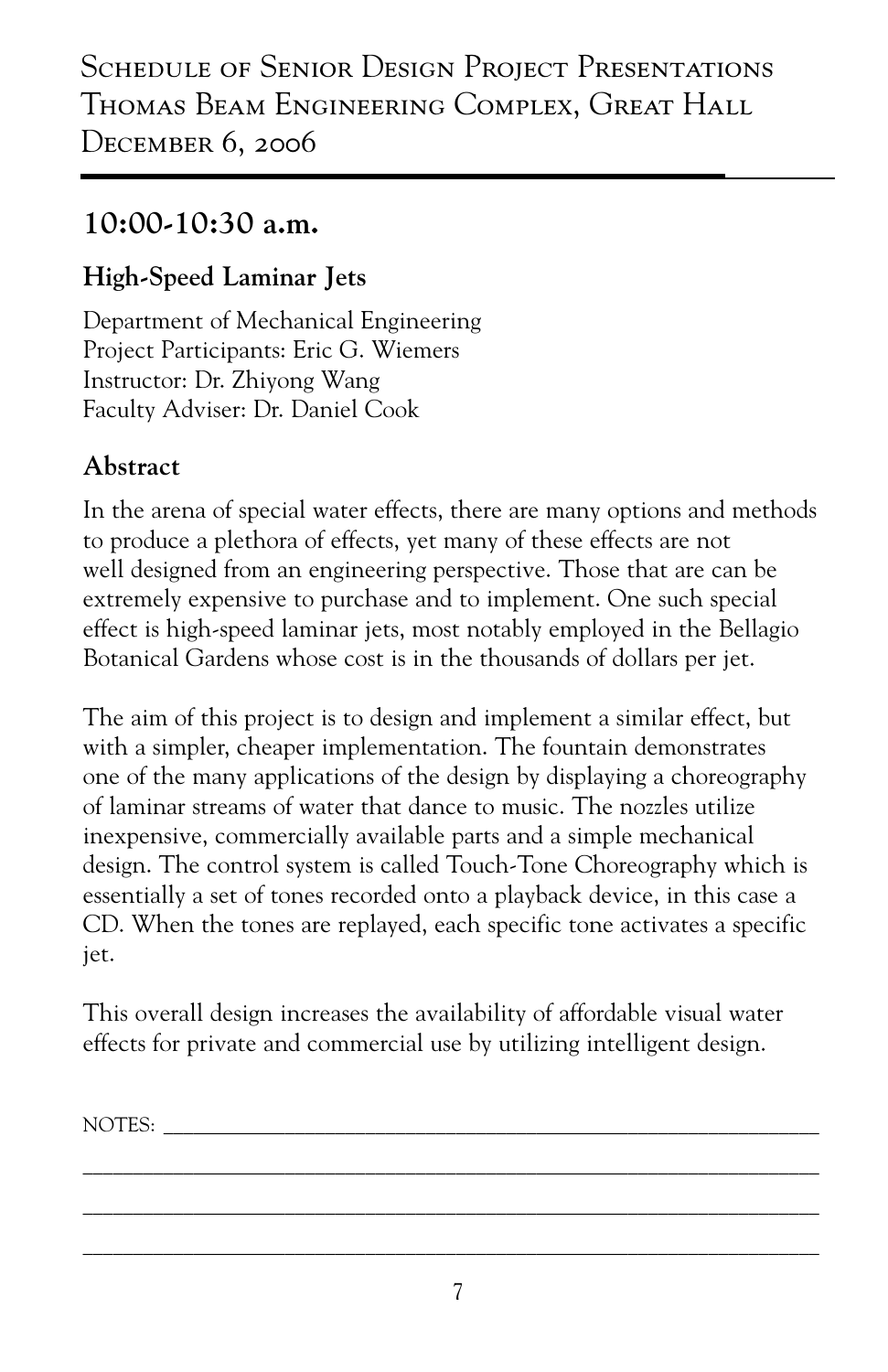## **10:15-10:45 a.m.**

### **Phone Call Filter**

Department of Electrical & Computer Engineering Project Participants: Kevin Baker, Jesse Montgomery, and Emmanuel Opel Instructor: Dr. Paolo Ginobbi Faculty Adviser: Glenn Mercier

## **Abstract**

The phone call filter is a call screener that eliminates unwanted calls based on call ID information. When an incoming call occurs the phone filter will receive the phone number of the current caller and reference their number against a list of acceptable caller phone numbers programmed by the user. If the current caller's phone number is not in the users list of desired callers, the phone will not emit an audible ring. The user will be able to program the list of wanted callers from a personal computer through the use of an USB flash drive that connects to the phone call filter.

By providing the tools to receive priority calls exclusively, the phone call filter helps to boost efficiency in the workplace as well as providing increased privacy at home.

NOTES:

\_\_\_\_\_\_\_\_\_\_\_\_\_\_\_\_\_\_\_\_\_\_\_\_\_\_\_\_\_\_\_\_\_\_\_\_\_\_\_\_\_\_\_\_\_\_\_\_\_\_\_\_\_\_\_\_\_\_\_\_\_\_\_\_\_\_\_\_\_\_\_\_\_ \_\_\_\_\_\_\_\_\_\_\_\_\_\_\_\_\_\_\_\_\_\_\_\_\_\_\_\_\_\_\_\_\_\_\_\_\_\_\_\_\_\_\_\_\_\_\_\_\_\_\_\_\_\_\_\_\_\_\_\_\_\_\_\_\_\_\_\_\_\_\_\_\_ \_\_\_\_\_\_\_\_\_\_\_\_\_\_\_\_\_\_\_\_\_\_\_\_\_\_\_\_\_\_\_\_\_\_\_\_\_\_\_\_\_\_\_\_\_\_\_\_\_\_\_\_\_\_\_\_\_\_\_\_\_\_\_\_\_\_\_\_\_\_\_\_\_ \_\_\_\_\_\_\_\_\_\_\_\_\_\_\_\_\_\_\_\_\_\_\_\_\_\_\_\_\_\_\_\_\_\_\_\_\_\_\_\_\_\_\_\_\_\_\_\_\_\_\_\_\_\_\_\_\_\_\_\_\_\_\_\_\_\_\_\_\_\_\_\_\_ \_\_\_\_\_\_\_\_\_\_\_\_\_\_\_\_\_\_\_\_\_\_\_\_\_\_\_\_\_\_\_\_\_\_\_\_\_\_\_\_\_\_\_\_\_\_\_\_\_\_\_\_\_\_\_\_\_\_\_\_\_\_\_\_\_\_\_\_\_\_\_\_\_ \_\_\_\_\_\_\_\_\_\_\_\_\_\_\_\_\_\_\_\_\_\_\_\_\_\_\_\_\_\_\_\_\_\_\_\_\_\_\_\_\_\_\_\_\_\_\_\_\_\_\_\_\_\_\_\_\_\_\_\_\_\_\_\_\_\_\_\_\_\_\_\_\_ \_\_\_\_\_\_\_\_\_\_\_\_\_\_\_\_\_\_\_\_\_\_\_\_\_\_\_\_\_\_\_\_\_\_\_\_\_\_\_\_\_\_\_\_\_\_\_\_\_\_\_\_\_\_\_\_\_\_\_\_\_\_\_\_\_\_\_\_\_\_\_\_\_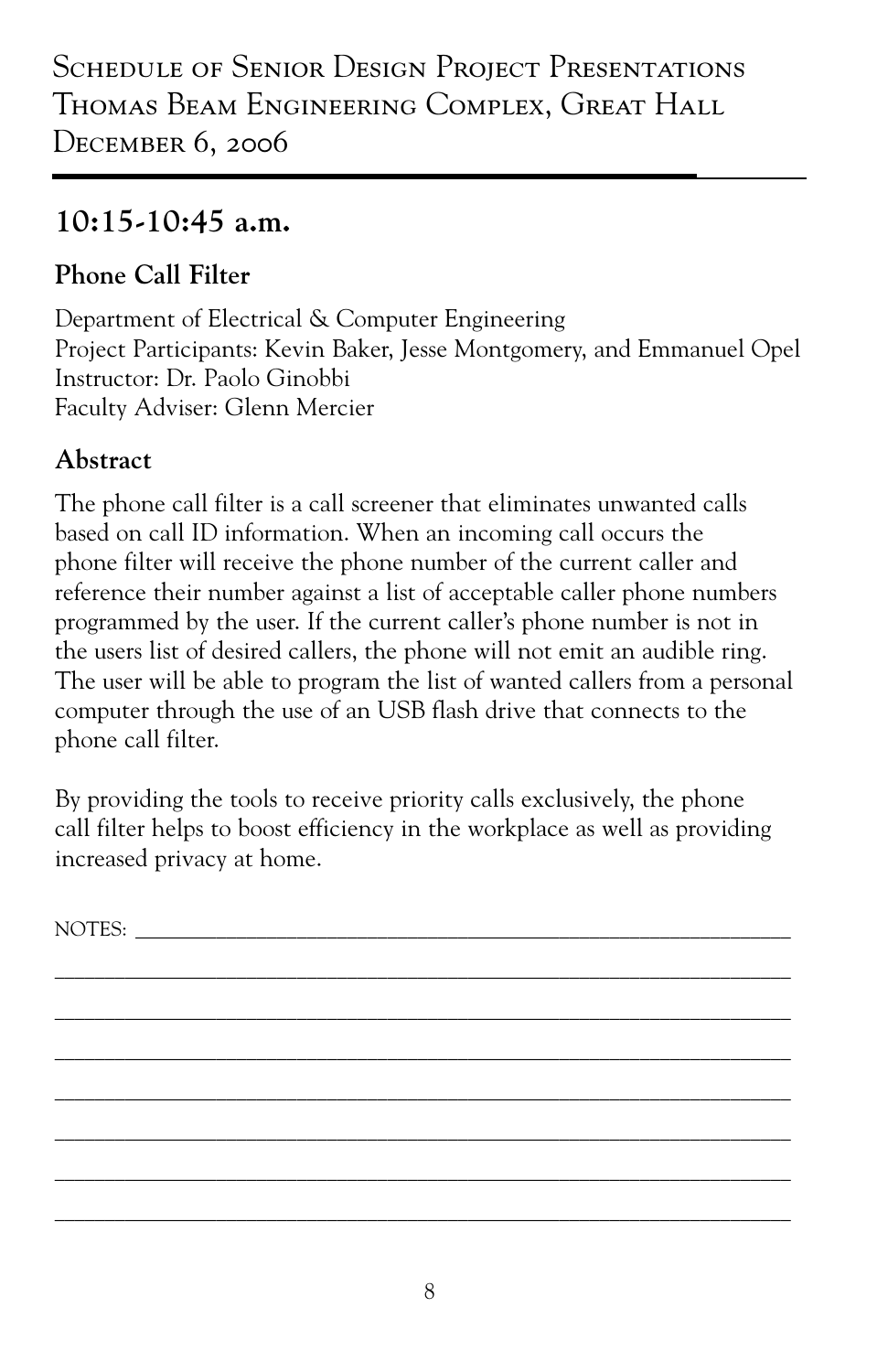### **10:30-11:00 a.m.**

#### **Motorized Car Jack**

Department of Mechanical Engineering Project Participants: Brian J. Goldstein, Kenneth R. Lloren, and Chris S. Stevenson Instructor: Dr. Zhiyong Wang Faculty Adviser: Dr. Mohamed B. Trabia

#### **Abstract**

The objective of our project is to construct a reliable, simple, and practical car jack. After conducting research on a variety of cars, from compact cars to trucks, our team has assembled a car jack that reduces the technical difficulties and risks involved when changing a tire.

The materials used to construct the jack have the ability to withstand the weight of the car. The scissor type design adds more inches off the ground that the car can be lifted. The motorized component to the jack, powered by the cigarette lighter, eliminates the tedious and often tiresome cranking required by the current jack on the market. This component makes the jack more accessible to the elderly. It is also easier for the inexperienced to use. In addition, the motor will reduce the amount of time it takes to switch tires. The jack accomplishes its purpose effectively and efficiently.

\_\_\_\_\_\_\_\_\_\_\_\_\_\_\_\_\_\_\_\_\_\_\_\_\_\_\_\_\_\_\_\_\_\_\_\_\_\_\_\_\_\_\_\_\_\_\_\_\_\_\_\_\_\_\_\_\_\_\_\_\_\_\_\_\_\_\_\_\_\_\_\_\_ \_\_\_\_\_\_\_\_\_\_\_\_\_\_\_\_\_\_\_\_\_\_\_\_\_\_\_\_\_\_\_\_\_\_\_\_\_\_\_\_\_\_\_\_\_\_\_\_\_\_\_\_\_\_\_\_\_\_\_\_\_\_\_\_\_\_\_\_\_\_\_\_\_ \_\_\_\_\_\_\_\_\_\_\_\_\_\_\_\_\_\_\_\_\_\_\_\_\_\_\_\_\_\_\_\_\_\_\_\_\_\_\_\_\_\_\_\_\_\_\_\_\_\_\_\_\_\_\_\_\_\_\_\_\_\_\_\_\_\_\_\_\_\_\_\_\_ \_\_\_\_\_\_\_\_\_\_\_\_\_\_\_\_\_\_\_\_\_\_\_\_\_\_\_\_\_\_\_\_\_\_\_\_\_\_\_\_\_\_\_\_\_\_\_\_\_\_\_\_\_\_\_\_\_\_\_\_\_\_\_\_\_\_\_\_\_\_\_\_\_ \_\_\_\_\_\_\_\_\_\_\_\_\_\_\_\_\_\_\_\_\_\_\_\_\_\_\_\_\_\_\_\_\_\_\_\_\_\_\_\_\_\_\_\_\_\_\_\_\_\_\_\_\_\_\_\_\_\_\_\_\_\_\_\_\_\_\_\_\_\_\_\_\_ \_\_\_\_\_\_\_\_\_\_\_\_\_\_\_\_\_\_\_\_\_\_\_\_\_\_\_\_\_\_\_\_\_\_\_\_\_\_\_\_\_\_\_\_\_\_\_\_\_\_\_\_\_\_\_\_\_\_\_\_\_\_\_\_\_\_\_\_\_\_\_\_\_

NOTES: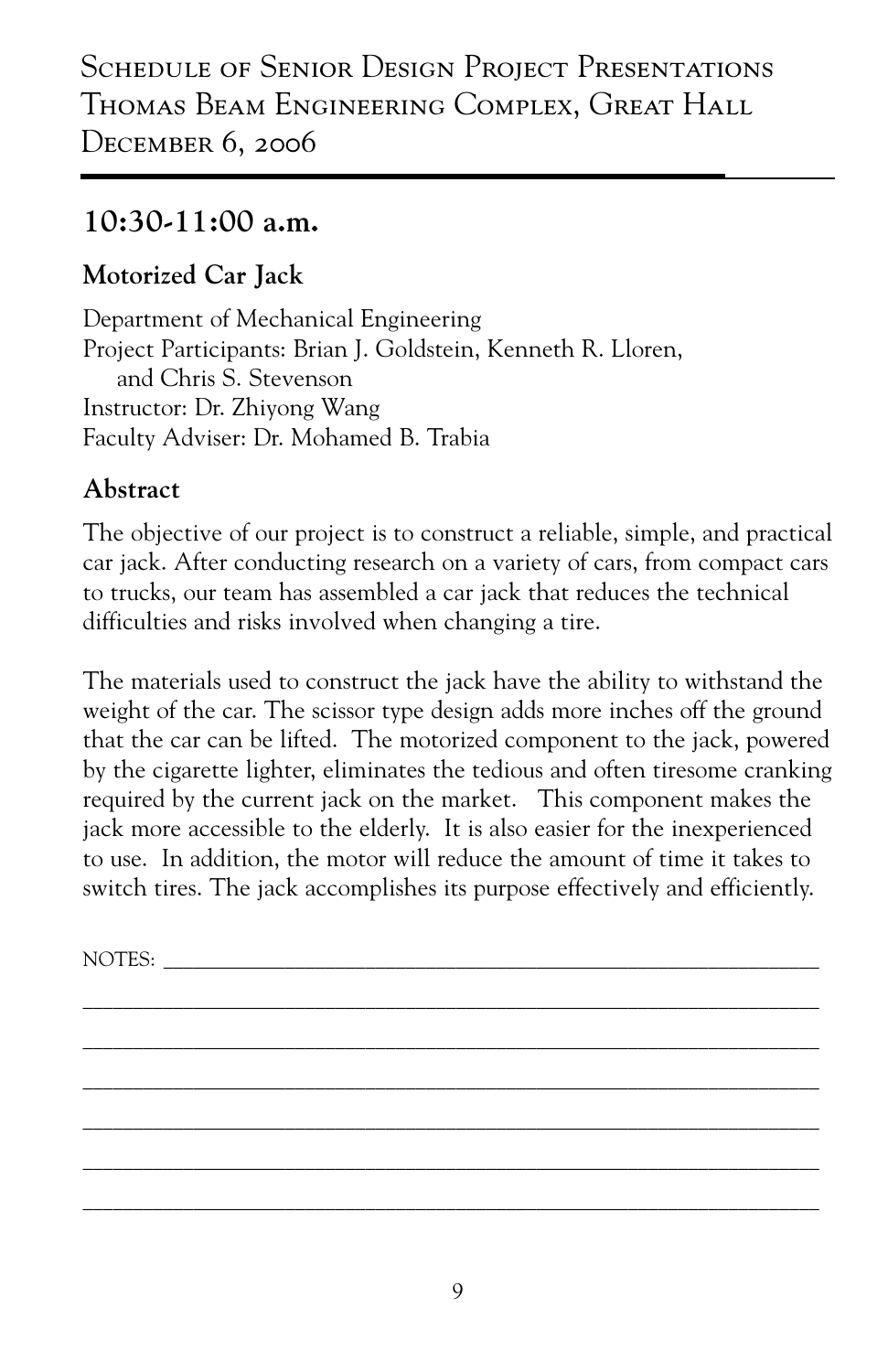## **10:45-11:15 a.m.**

## **Handicap Phone**

Department of Electrical & Computer Engineering Project Participants: Tarik S. Bakir and Elias Kheirr Instructor: Dr. Paolo Ginobbi

## **Abstract**

We are designing a telephone that can be easily used by handicaps. Our project consists of two parts. The first part is the remote control that is used to make and receive calls. This remote control has only four buttons in it. One of the buttons will turn the telephone speaker on or off. The other three buttons will have three phone numbers stored in them. These are the phone numbers of three people that the user frequently contacts, either relatives or emergency contacts. The user can easily call any one of these numbers by pushing one of the three buttons.

The second part of this phone is the caller ID. The caller ID has a voice chip that says the number of the person who is calling. This will allow the user to know who is calling without moving.

\_\_\_\_\_\_\_\_\_\_\_\_\_\_\_\_\_\_\_\_\_\_\_\_\_\_\_\_\_\_\_\_\_\_\_\_\_\_\_\_\_\_\_\_\_\_\_\_\_\_\_\_\_\_\_\_\_\_\_\_\_\_\_\_\_\_\_\_\_\_\_\_\_ \_\_\_\_\_\_\_\_\_\_\_\_\_\_\_\_\_\_\_\_\_\_\_\_\_\_\_\_\_\_\_\_\_\_\_\_\_\_\_\_\_\_\_\_\_\_\_\_\_\_\_\_\_\_\_\_\_\_\_\_\_\_\_\_\_\_\_\_\_\_\_\_\_ \_\_\_\_\_\_\_\_\_\_\_\_\_\_\_\_\_\_\_\_\_\_\_\_\_\_\_\_\_\_\_\_\_\_\_\_\_\_\_\_\_\_\_\_\_\_\_\_\_\_\_\_\_\_\_\_\_\_\_\_\_\_\_\_\_\_\_\_\_\_\_\_\_ \_\_\_\_\_\_\_\_\_\_\_\_\_\_\_\_\_\_\_\_\_\_\_\_\_\_\_\_\_\_\_\_\_\_\_\_\_\_\_\_\_\_\_\_\_\_\_\_\_\_\_\_\_\_\_\_\_\_\_\_\_\_\_\_\_\_\_\_\_\_\_\_\_ \_\_\_\_\_\_\_\_\_\_\_\_\_\_\_\_\_\_\_\_\_\_\_\_\_\_\_\_\_\_\_\_\_\_\_\_\_\_\_\_\_\_\_\_\_\_\_\_\_\_\_\_\_\_\_\_\_\_\_\_\_\_\_\_\_\_\_\_\_\_\_\_\_ \_\_\_\_\_\_\_\_\_\_\_\_\_\_\_\_\_\_\_\_\_\_\_\_\_\_\_\_\_\_\_\_\_\_\_\_\_\_\_\_\_\_\_\_\_\_\_\_\_\_\_\_\_\_\_\_\_\_\_\_\_\_\_\_\_\_\_\_\_\_\_\_\_ \_\_\_\_\_\_\_\_\_\_\_\_\_\_\_\_\_\_\_\_\_\_\_\_\_\_\_\_\_\_\_\_\_\_\_\_\_\_\_\_\_\_\_\_\_\_\_\_\_\_\_\_\_\_\_\_\_\_\_\_\_\_\_\_\_\_\_\_\_\_\_\_\_ \_\_\_\_\_\_\_\_\_\_\_\_\_\_\_\_\_\_\_\_\_\_\_\_\_\_\_\_\_\_\_\_\_\_\_\_\_\_\_\_\_\_\_\_\_\_\_\_\_\_\_\_\_\_\_\_\_\_\_\_\_\_\_\_\_\_\_\_\_\_\_\_\_

NOTES: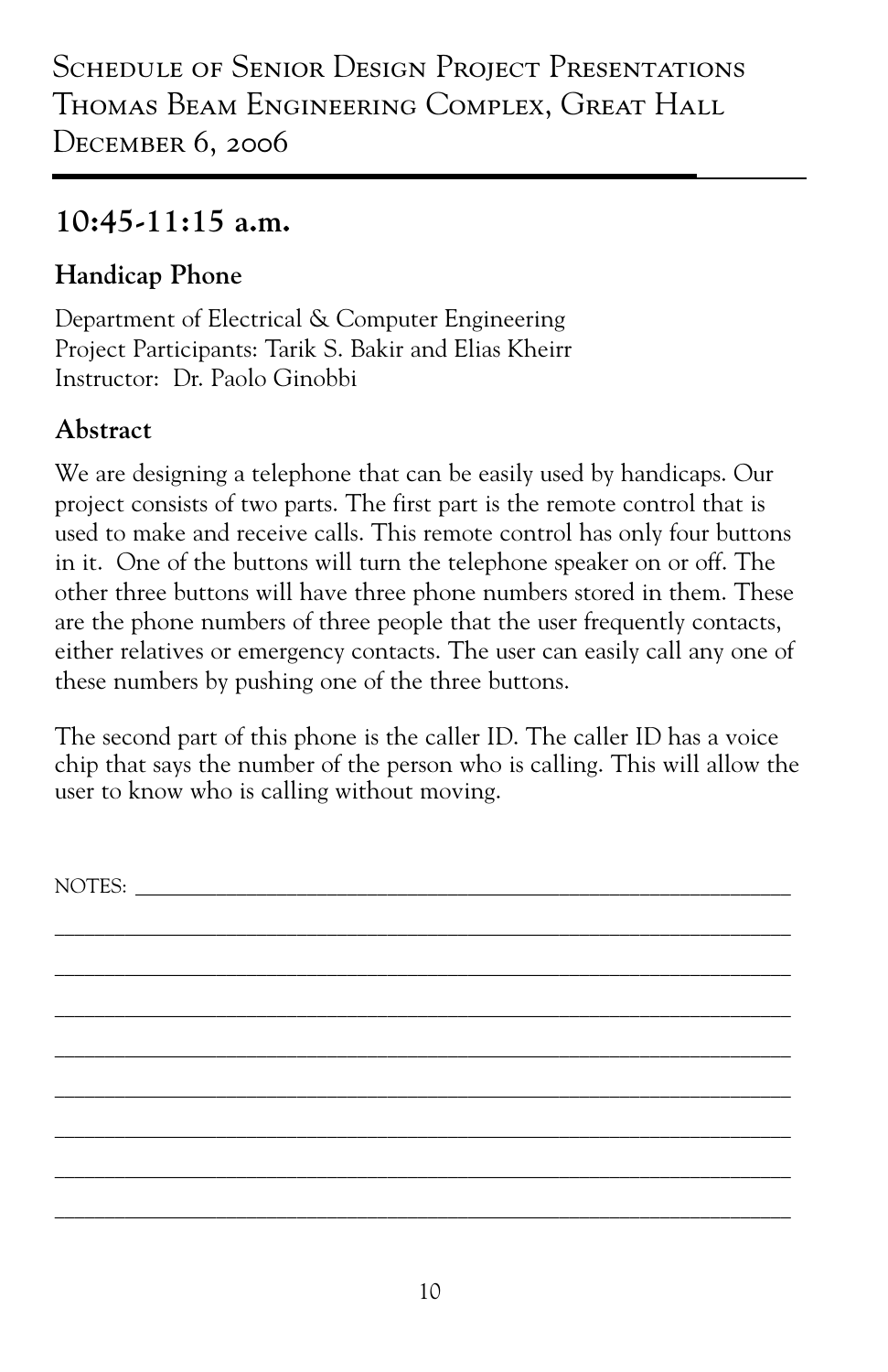## **11:00-11:30 a.m.**

#### **Project GREEN (Green Valley Ecology, Environment, and Nature) Phase III**

Department of Civil and Environmental Engineering: Project Participants: Bisrat Alemayehu, Lexido De Los Santos, and Jason Ghadery Instructor: Dr. Shashi S. Nambisan Faculty Adviser: Dr. Thomas Piechota Practitioners and Community Mentors: Curt Chandler, P.E., Land Development Manager, City of Henderson, Albert Jankowiak, P.E., Project Engineer II, City of Henderson

#### **Abstract**

The City of Henderson, Nevada is seeking a habitat restoration and protection program for the Pittman Wash as a valuable resource to the community.

A trail adjacent to and in the Pittman Wash will be designed within this approximate 2.5-mile stretch of the Pittman Wash between Arroyo Grande Boulevard and Pecos Road. The required technical data and specifications were obtained from the City of Henderson and Kimley-Horn Associates, Inc. Hydrologic modeling was performed using HEC HMS and HEC DSS software. Adoption of the Clark County Regional Flood Control District Master Plan Hydrology model for real-time flood forecasting was also used to develop the hydrologic model.

The overall objectives of Project GREEN are to remove invasive tamarisk, re-establish native riparian habitat, and provide public education and access in the form of a recreational trail in Pittman Wash. Our vision for our phase of Project GREEN was to establish a new hydrologic model using real-time flood forecasting and evaluate different types of channel linings within the Pittman Wash.

It was determined that gabions are the best alternative for this particular wash based on our investigation and results of the HEC-HMS model.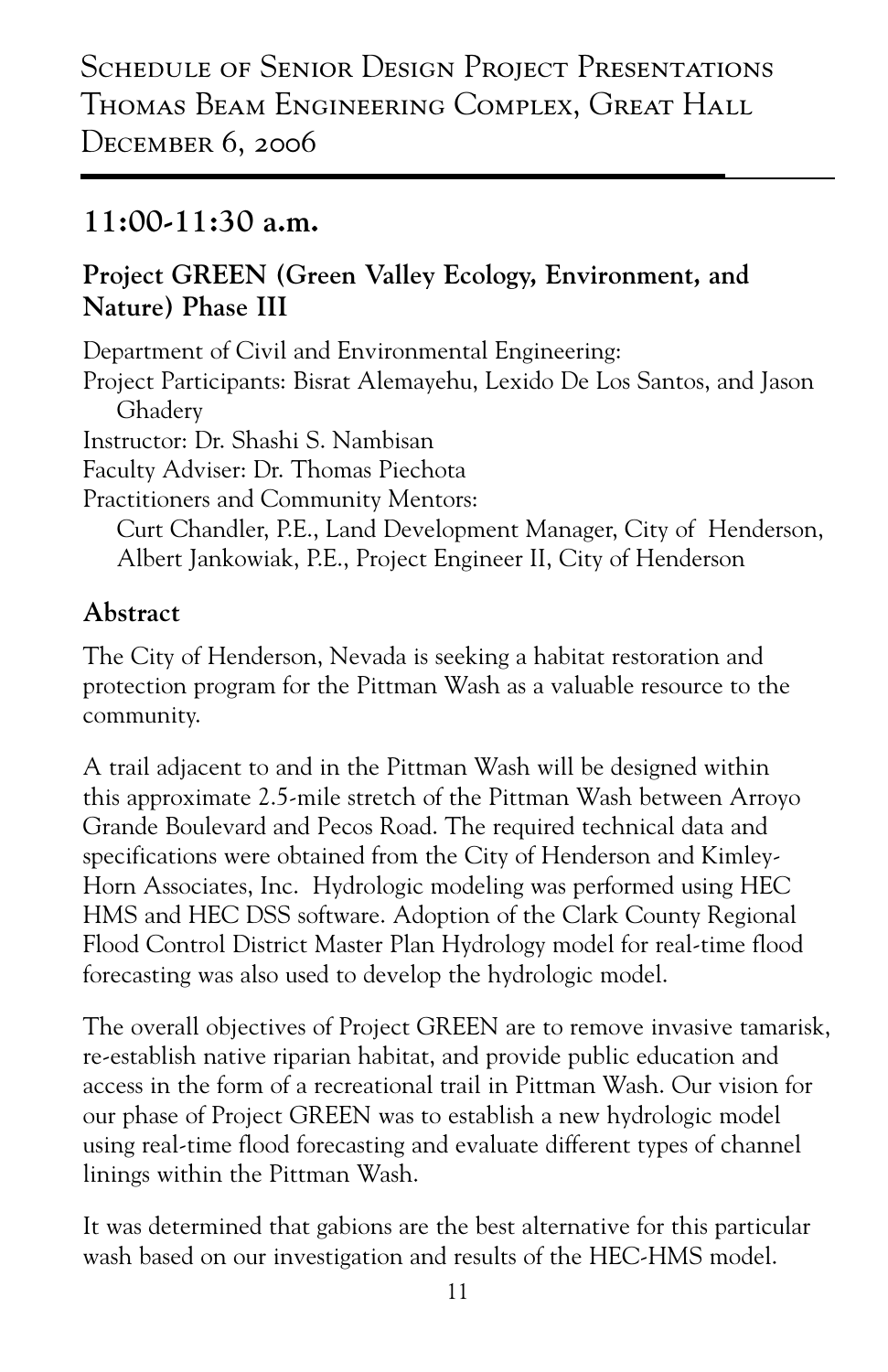## **1:15-1:45 p.m.**

#### **Wireless Data Transceiver**

Department of: Electrical and Computer Engineering Project Participants: Younes Amermouch, Percival O. Lucban, and Timothy Toth Instructor: Dr. Paolo Ginobbi Faculty Adviser: Dr. Paolo Ginobbi

#### **Abstract**

Present a project that will be used for data exchange. The inspiration stems from a need for information exchange specifically for trade show environments. As a result of our efforts, the construction, programming, and testing provides people with the ability to exchange information via a wireless transceiver that interacts with other similar transceivers.

\_\_\_\_\_\_\_\_\_\_\_\_\_\_\_\_\_\_\_\_\_\_\_\_\_\_\_\_\_\_\_\_\_\_\_\_\_\_\_\_\_\_\_\_\_\_\_\_\_\_\_\_\_\_\_\_\_\_\_\_\_\_\_\_\_\_\_\_\_\_\_\_\_

NOTES:

\_\_\_\_\_\_\_\_\_\_\_\_\_\_\_\_\_\_\_\_\_\_\_\_\_\_\_\_\_\_\_\_\_\_\_\_\_\_\_\_\_\_\_\_\_\_\_\_\_\_\_\_\_\_\_\_\_\_\_\_\_\_\_\_\_\_\_\_\_\_\_\_\_ \_\_\_\_\_\_\_\_\_\_\_\_\_\_\_\_\_\_\_\_\_\_\_\_\_\_\_\_\_\_\_\_\_\_\_\_\_\_\_\_\_\_\_\_\_\_\_\_\_\_\_\_\_\_\_\_\_\_\_\_\_\_\_\_\_\_\_\_\_\_\_\_\_ \_\_\_\_\_\_\_\_\_\_\_\_\_\_\_\_\_\_\_\_\_\_\_\_\_\_\_\_\_\_\_\_\_\_\_\_\_\_\_\_\_\_\_\_\_\_\_\_\_\_\_\_\_\_\_\_\_\_\_\_\_\_\_\_\_\_\_\_\_\_\_\_\_ \_\_\_\_\_\_\_\_\_\_\_\_\_\_\_\_\_\_\_\_\_\_\_\_\_\_\_\_\_\_\_\_\_\_\_\_\_\_\_\_\_\_\_\_\_\_\_\_\_\_\_\_\_\_\_\_\_\_\_\_\_\_\_\_\_\_\_\_\_\_\_\_\_ \_\_\_\_\_\_\_\_\_\_\_\_\_\_\_\_\_\_\_\_\_\_\_\_\_\_\_\_\_\_\_\_\_\_\_\_\_\_\_\_\_\_\_\_\_\_\_\_\_\_\_\_\_\_\_\_\_\_\_\_\_\_\_\_\_\_\_\_\_\_\_\_\_ \_\_\_\_\_\_\_\_\_\_\_\_\_\_\_\_\_\_\_\_\_\_\_\_\_\_\_\_\_\_\_\_\_\_\_\_\_\_\_\_\_\_\_\_\_\_\_\_\_\_\_\_\_\_\_\_\_\_\_\_\_\_\_\_\_\_\_\_\_\_\_\_\_ \_\_\_\_\_\_\_\_\_\_\_\_\_\_\_\_\_\_\_\_\_\_\_\_\_\_\_\_\_\_\_\_\_\_\_\_\_\_\_\_\_\_\_\_\_\_\_\_\_\_\_\_\_\_\_\_\_\_\_\_\_\_\_\_\_\_\_\_\_\_\_\_\_ \_\_\_\_\_\_\_\_\_\_\_\_\_\_\_\_\_\_\_\_\_\_\_\_\_\_\_\_\_\_\_\_\_\_\_\_\_\_\_\_\_\_\_\_\_\_\_\_\_\_\_\_\_\_\_\_\_\_\_\_\_\_\_\_\_\_\_\_\_\_\_\_\_ \_\_\_\_\_\_\_\_\_\_\_\_\_\_\_\_\_\_\_\_\_\_\_\_\_\_\_\_\_\_\_\_\_\_\_\_\_\_\_\_\_\_\_\_\_\_\_\_\_\_\_\_\_\_\_\_\_\_\_\_\_\_\_\_\_\_\_\_\_\_\_\_\_ \_\_\_\_\_\_\_\_\_\_\_\_\_\_\_\_\_\_\_\_\_\_\_\_\_\_\_\_\_\_\_\_\_\_\_\_\_\_\_\_\_\_\_\_\_\_\_\_\_\_\_\_\_\_\_\_\_\_\_\_\_\_\_\_\_\_\_\_\_\_\_\_\_ \_\_\_\_\_\_\_\_\_\_\_\_\_\_\_\_\_\_\_\_\_\_\_\_\_\_\_\_\_\_\_\_\_\_\_\_\_\_\_\_\_\_\_\_\_\_\_\_\_\_\_\_\_\_\_\_\_\_\_\_\_\_\_\_\_\_\_\_\_\_\_\_\_ \_\_\_\_\_\_\_\_\_\_\_\_\_\_\_\_\_\_\_\_\_\_\_\_\_\_\_\_\_\_\_\_\_\_\_\_\_\_\_\_\_\_\_\_\_\_\_\_\_\_\_\_\_\_\_\_\_\_\_\_\_\_\_\_\_\_\_\_\_\_\_\_\_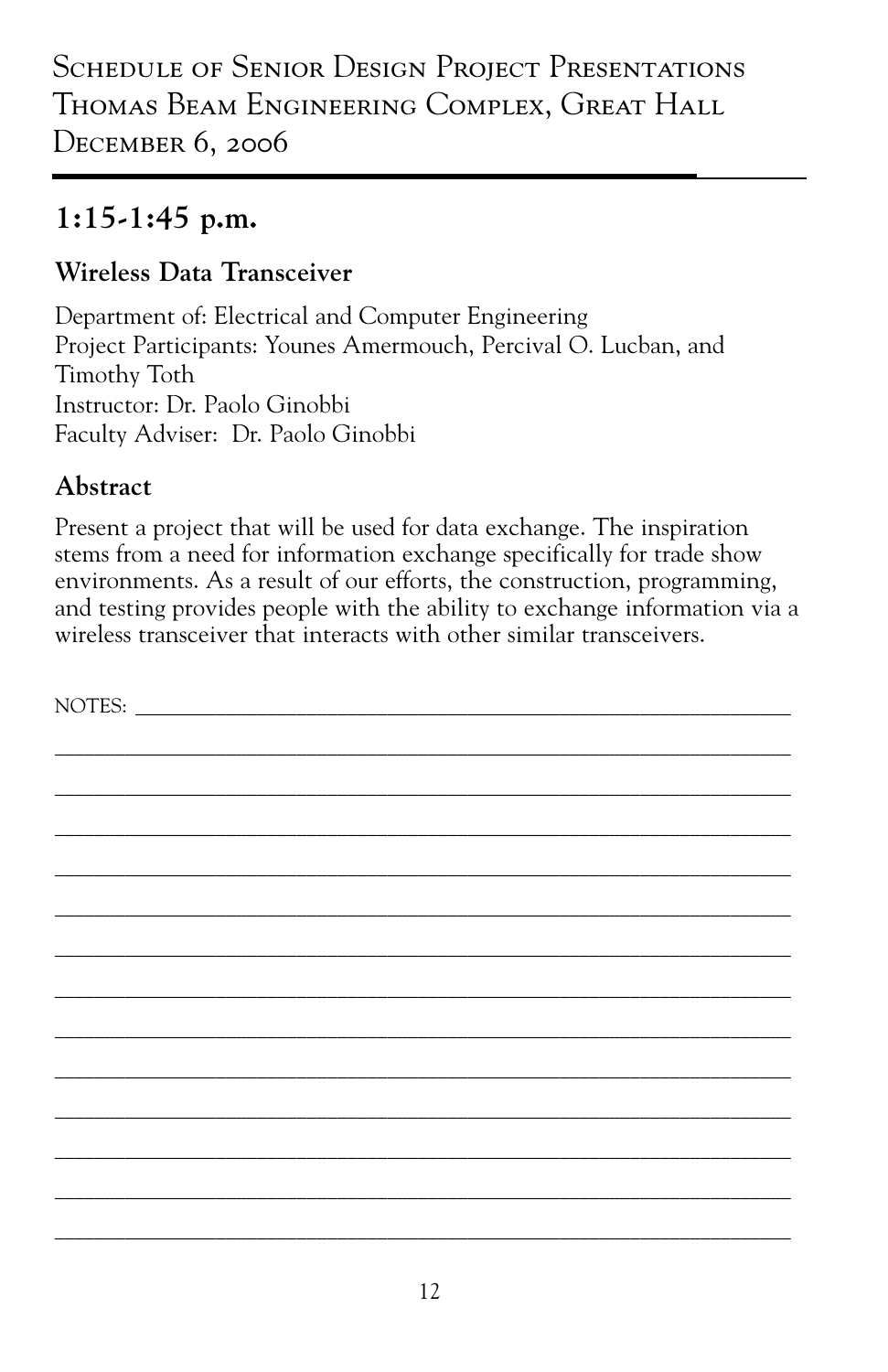## **1:30-2:00 p.m.**

#### **Parking Lot Space Availability Notifier System**

Department of: Electrical & Computer Engineering Project Participants: Kristal Sauer, Niveen Shlayan, and Stephen Tam Instructor: Dr. Paolo Ginobbi Faculty Adviser: Dr. Venkatesan Muthukumar

#### **Abstract**

Efficient management of parking lot activity is vitally important for various reasons. First, consider special events, which are usually characterized by the concurrent arrival of a multitude of cars, which must be quickly directed to topographically optimal locations. This normally requires that a whole team of parking attendants be hired to supervise drivers, which is a costly solution with limited effectiveness.

Also consider contrasting situations in which relatively few cars are arriving and departing at any given time. This is often the case in urban parking lots and garages found in casinos, hospitals, malls, etc. Traffic flow is often clogged by drivers circling the lot or following each other to find convenient parking spots. Sometimes, in retail areas, parking lot frustrations are so bothersome that drivers (potential customers) abandon their purchasing plans and depart, causing loss of business to the owner.

Examination of these scenarios and others clearly illuminates the problems present in current parking systems, and conversely, the potential benefits that might result from a robust electronic system capable of intelligently directing traffic.

We have created a system, consisting of solar-powered sensing units with wireless transmission capability and a central unit with a graphical display to guide drivers to the most favorable parking sites. We believe that our system has exciting applications in a wide variety of domains and will greatly enhance the parking experience for drivers, event planners, and business owners.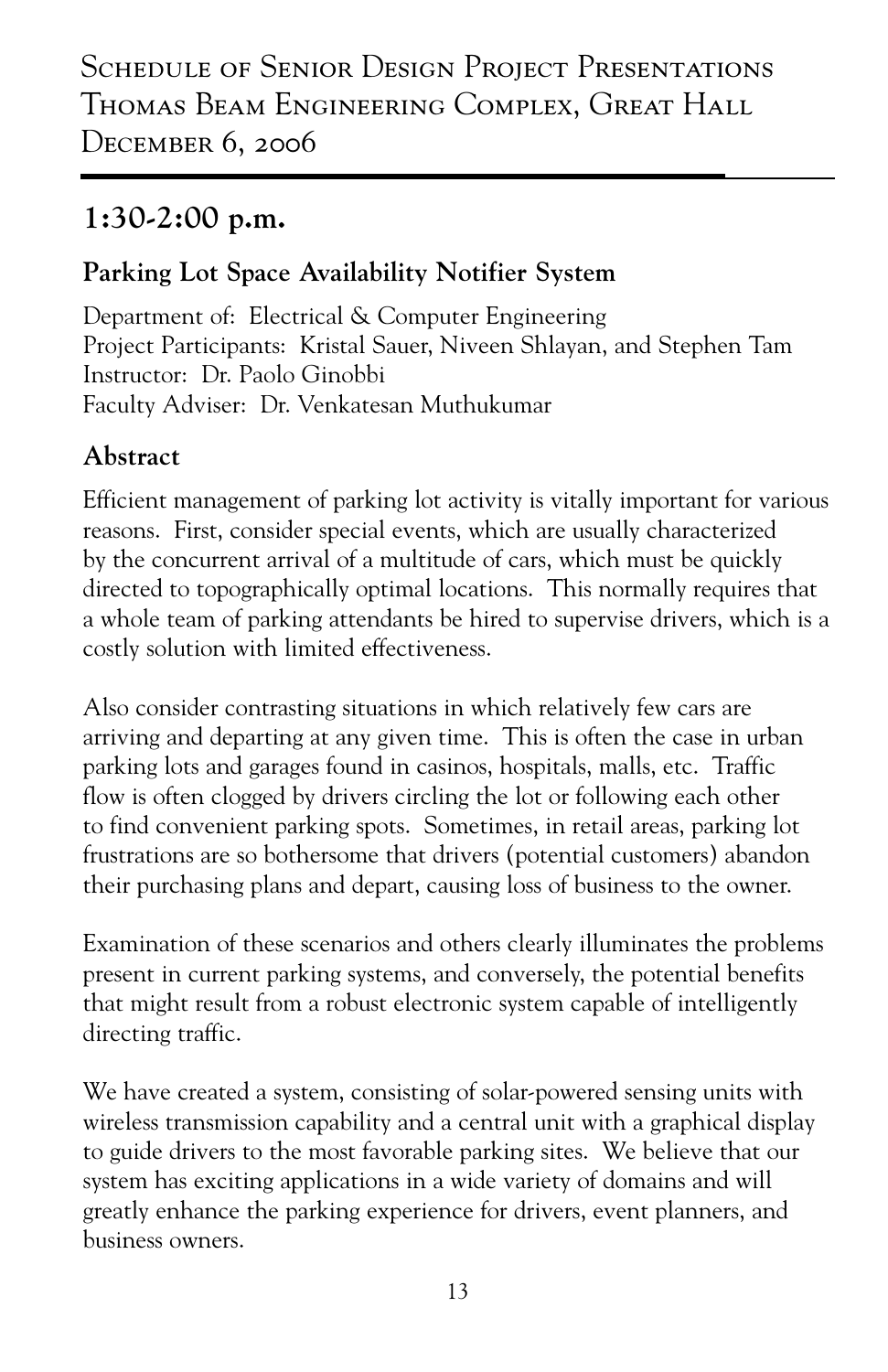## **1:45-2:15 p.m.**

#### **Pool Safety Perimeter**

Department of: Electrical & Computer Engineering Project Participants: Jennifer Aden and Shawnta Horton Instructor: Dr. Paolo Ginobbi Faculty Adviser: Dr. Rama Venkat

## **Abstract**

According to the U.S. Consumer Product Safety Commission, 350 children under the age of five drown each year in swimming pools. Additionally, an estimated 2, 600 children under five are treated in emergency rooms due to a submersion incident. In Southern Nevada, drowning is the leading cause of unintentional death for young children. We have designed and built a prototype of a system that will help to prevent incidents such as these from occurring.

The Pool Safety Perimeter is an infrared perimeter system that will sound an alarm when a child enters the pool without adult supervision. The infrared beams vary in height and depth and the system determines if a child has entered the area without an adult based on which beams are reflected back to the infrared receiver.

This projects differs from other existing designs in that our system detects a reflection when a person is passing through the perimeter, rather than an interruption. Other designs currently on the market require that the emitting beams be perfectly aligned with either a mirror or detector that reflects or detects the beam. Since our design does not have this requirement, we have eliminated any misalignment problems due to wind, ground settling, etc., and thus have improved the design.

NOTES:

\_\_\_\_\_\_\_\_\_\_\_\_\_\_\_\_\_\_\_\_\_\_\_\_\_\_\_\_\_\_\_\_\_\_\_\_\_\_\_\_\_\_\_\_\_\_\_\_\_\_\_\_\_\_\_\_\_\_\_\_\_\_\_\_\_\_\_\_\_\_\_\_\_ \_\_\_\_\_\_\_\_\_\_\_\_\_\_\_\_\_\_\_\_\_\_\_\_\_\_\_\_\_\_\_\_\_\_\_\_\_\_\_\_\_\_\_\_\_\_\_\_\_\_\_\_\_\_\_\_\_\_\_\_\_\_\_\_\_\_\_\_\_\_\_\_\_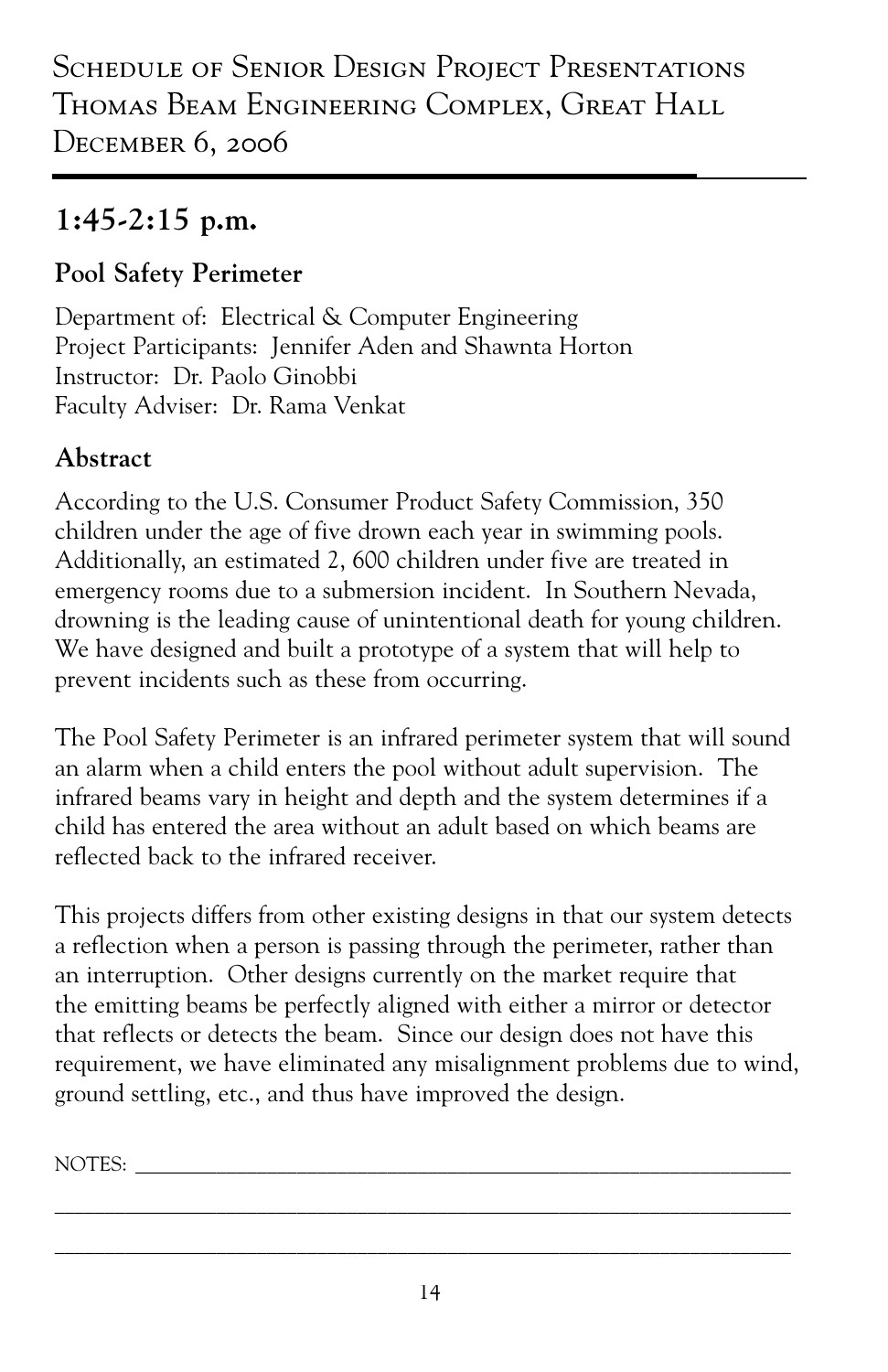## **2:00-2:30 p.m.**

#### **Parking Meter Violation Enforcement System**

Department of Electrical & Computer Engineering Project Participants: Jeffery Bacala and LeVaughn J. Riofta Instructor: Dr. Paolo Ginobbi

## **Abstract**

Our project is a system of devices that will compliment current parking meters and help inform Parking Enforcers about parking meter violations sooner via power line and wireless communication.

Each parking meter will be equipped with our Parking Meter Device. When a parking meter violation occur information about the parking violation is sent along the system of Parking Meter Devices to a Computer Interface Device. The Parking Meter Devices sends and receives information through currently existing power lines and wireless communication. While the Computer Interface Device at the other end of the power lines will manage and inform which parking meter is in violation via serial computer interface connection. The reason for power line and wireless communications is reliability, if communication failure occurs. Our devices will also be powered using existing power lines because batteries would have to be routinely changed.

Our project would provide Parking Enforcers with a fast and efficient way to recognize and enforce parking violations. Parking Enforcers doesn't have to physically check every parking meter for a violation, just the ones our device detects as a violation. This would result in less labor by Parking Enforcers, reduced cost to employ large amount of Parking Enforcers, and reduced cost of transportation, including maintenance and other supplies to maintain vehicles.

Our project would also provide users of parking meters with a stricter system of enforcing parking violations. Users will be enforced to avoid parking violations or they will be punished.

NOTES: \_\_\_\_\_\_\_\_\_\_\_\_\_\_\_\_\_\_\_\_\_\_\_\_\_\_\_\_\_\_\_\_\_\_\_\_\_\_\_\_\_\_\_\_\_\_\_\_\_\_\_\_\_\_\_\_\_\_\_\_\_\_\_\_\_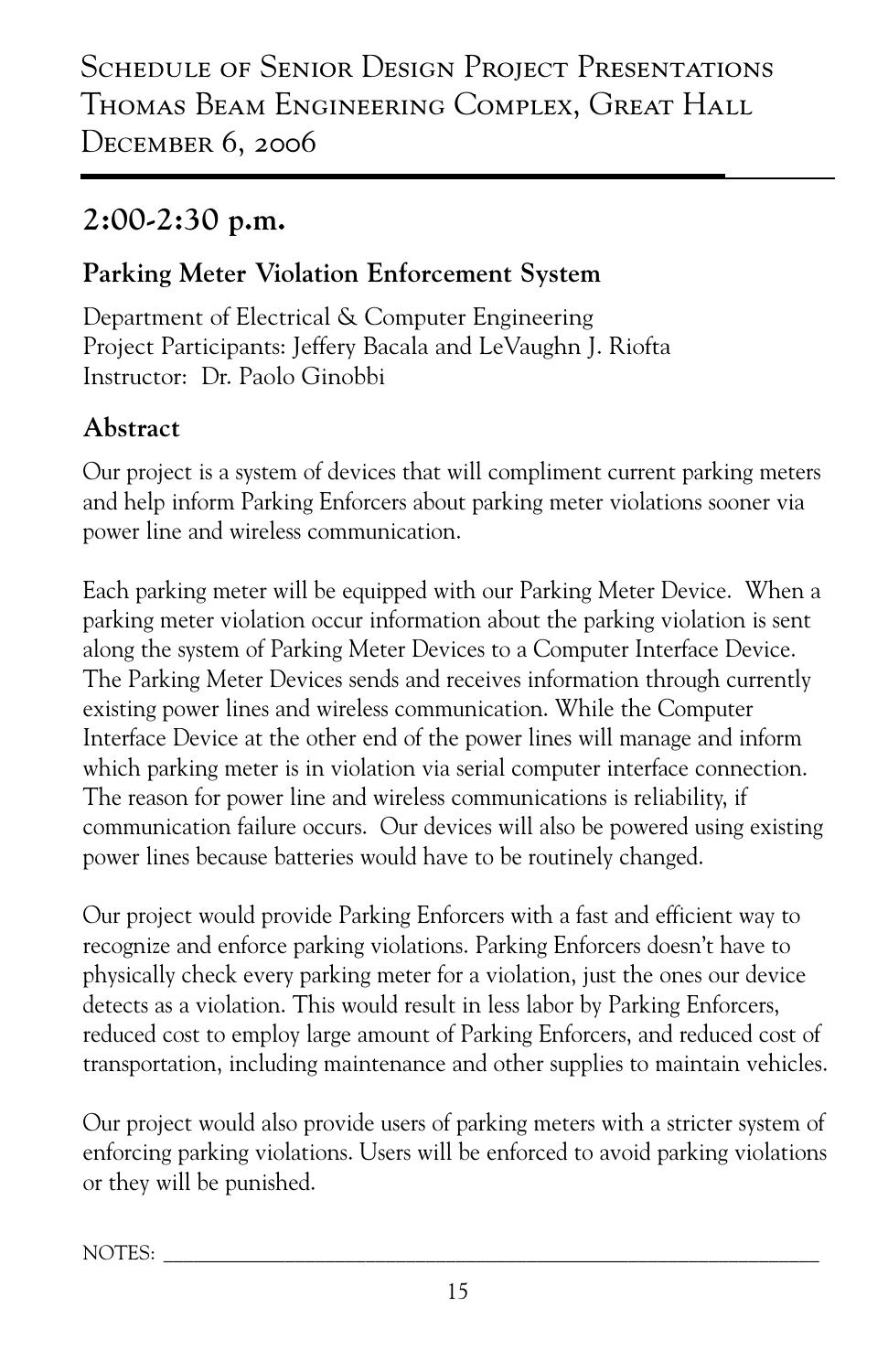## **2:15-2:45 p.m.**

#### **Bus Tracking System**

Department of Electrical & Computer Engineering Project Participants: Tak Chang, Ravigrid Charoenbanpachon, Samuel Fukuhara Faculty Adviser: Dr. Paolo Ginobbi

### **Abstract**

The purpose of the Bus Tracking System is to help bus riders by providing them with information about the locations of buses. With this information, the bus rider would be able to minimize time for his or her bus, thus removing one of the greatest annoyances of public transportation. Bus location data will be collected using infrared, and sending this information through a RF module. This information will be collected and analyzed.

NOTES: \_\_\_\_\_\_\_\_\_\_\_\_\_\_\_\_\_\_\_\_\_\_\_\_\_\_\_\_\_\_\_\_\_\_\_\_\_\_\_\_\_\_\_\_\_\_\_\_\_\_\_\_\_\_\_\_\_\_\_\_\_\_\_\_\_\_\_\_\_\_\_\_\_ \_\_\_\_\_\_\_\_\_\_\_\_\_\_\_\_\_\_\_\_\_\_\_\_\_\_\_\_\_\_\_\_\_\_\_\_\_\_\_\_\_\_\_\_\_\_\_\_\_\_\_\_\_\_\_\_\_\_\_\_\_\_\_\_\_\_\_\_\_\_\_\_\_ \_\_\_\_\_\_\_\_\_\_\_\_\_\_\_\_\_\_\_\_\_\_\_\_\_\_\_\_\_\_\_\_\_\_\_\_\_\_\_\_\_\_\_\_\_\_\_\_\_\_\_\_\_\_\_\_\_\_\_\_\_\_\_\_\_\_\_\_\_\_\_\_\_ \_\_\_\_\_\_\_\_\_\_\_\_\_\_\_\_\_\_\_\_\_\_\_\_\_\_\_\_\_\_\_\_\_\_\_\_\_\_\_\_\_\_\_\_\_\_\_\_\_\_\_\_\_\_\_\_\_\_\_\_\_\_\_\_\_\_\_\_\_\_\_\_\_ \_\_\_\_\_\_\_\_\_\_\_\_\_\_\_\_\_\_\_\_\_\_\_\_\_\_\_\_\_\_\_\_\_\_\_\_\_\_\_\_\_\_\_\_\_\_\_\_\_\_\_\_\_\_\_\_\_\_\_\_\_\_\_\_\_\_\_\_\_\_\_\_\_ \_\_\_\_\_\_\_\_\_\_\_\_\_\_\_\_\_\_\_\_\_\_\_\_\_\_\_\_\_\_\_\_\_\_\_\_\_\_\_\_\_\_\_\_\_\_\_\_\_\_\_\_\_\_\_\_\_\_\_\_\_\_\_\_\_\_\_\_\_\_\_\_\_ \_\_\_\_\_\_\_\_\_\_\_\_\_\_\_\_\_\_\_\_\_\_\_\_\_\_\_\_\_\_\_\_\_\_\_\_\_\_\_\_\_\_\_\_\_\_\_\_\_\_\_\_\_\_\_\_\_\_\_\_\_\_\_\_\_\_\_\_\_\_\_\_\_ \_\_\_\_\_\_\_\_\_\_\_\_\_\_\_\_\_\_\_\_\_\_\_\_\_\_\_\_\_\_\_\_\_\_\_\_\_\_\_\_\_\_\_\_\_\_\_\_\_\_\_\_\_\_\_\_\_\_\_\_\_\_\_\_\_\_\_\_\_\_\_\_\_ \_\_\_\_\_\_\_\_\_\_\_\_\_\_\_\_\_\_\_\_\_\_\_\_\_\_\_\_\_\_\_\_\_\_\_\_\_\_\_\_\_\_\_\_\_\_\_\_\_\_\_\_\_\_\_\_\_\_\_\_\_\_\_\_\_\_\_\_\_\_\_\_\_ \_\_\_\_\_\_\_\_\_\_\_\_\_\_\_\_\_\_\_\_\_\_\_\_\_\_\_\_\_\_\_\_\_\_\_\_\_\_\_\_\_\_\_\_\_\_\_\_\_\_\_\_\_\_\_\_\_\_\_\_\_\_\_\_\_\_\_\_\_\_\_\_\_ \_\_\_\_\_\_\_\_\_\_\_\_\_\_\_\_\_\_\_\_\_\_\_\_\_\_\_\_\_\_\_\_\_\_\_\_\_\_\_\_\_\_\_\_\_\_\_\_\_\_\_\_\_\_\_\_\_\_\_\_\_\_\_\_\_\_\_\_\_\_\_\_\_ \_\_\_\_\_\_\_\_\_\_\_\_\_\_\_\_\_\_\_\_\_\_\_\_\_\_\_\_\_\_\_\_\_\_\_\_\_\_\_\_\_\_\_\_\_\_\_\_\_\_\_\_\_\_\_\_\_\_\_\_\_\_\_\_\_\_\_\_\_\_\_\_\_ \_\_\_\_\_\_\_\_\_\_\_\_\_\_\_\_\_\_\_\_\_\_\_\_\_\_\_\_\_\_\_\_\_\_\_\_\_\_\_\_\_\_\_\_\_\_\_\_\_\_\_\_\_\_\_\_\_\_\_\_\_\_\_\_\_\_\_\_\_\_\_\_\_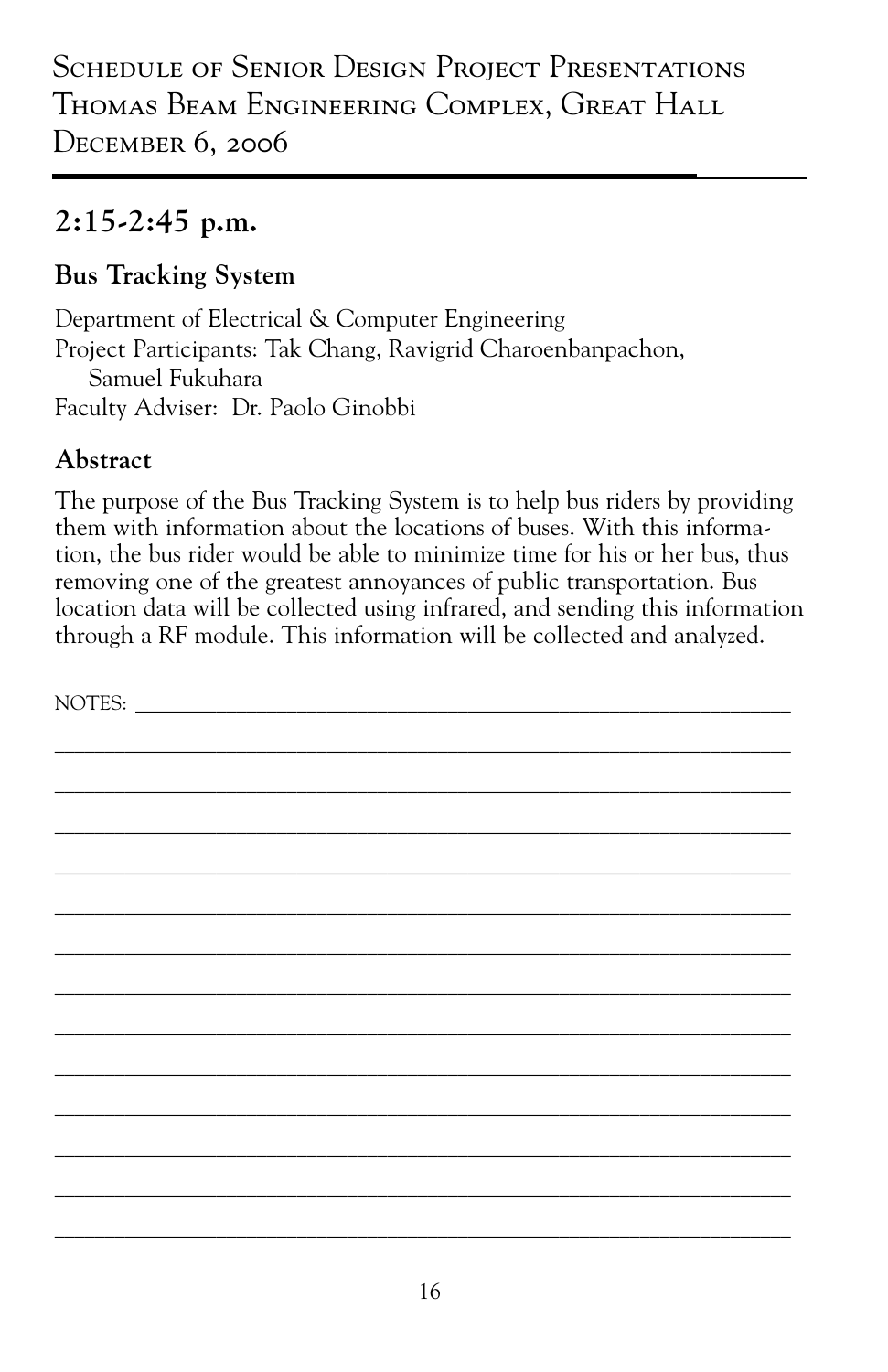## **2:30-3:00 p.m.**

#### **Mountain Edge Parkway Interchange**

Department of Civil and Environmental Engineering Project Participants: Carolyn Keller and David Keller Instructor: Dr. Shashi Nambisan Faculty Adviser: Dr. Walter Vodrazka, Professor Emeritus Community Mentor: Randy Fultz, Assistant City Engineer, City of Las Vegas

### **Abstract**

Mountain Edge Parkway is a proposed roadway that will connect into the 215 Bruce Woodbury Beltway between the existing Ann Road and Hualapai Way exits and continue north and then east to connect into the I-15 near the Las Vegas Motor Speedway. The purpose of this design was to develop a cross-section for the portion of the parkway between Grand Teton Drive an Iron Mountain Road. This segment was required by the client, the City of Las Vegas, to be depressed and to include right-of-way for 5 lanes of traffic in each direction, multi-use trails, future light-rail, and drainage facilities. Additionally, the design team was tasked with developing a design for the interchange of Mountain Edge Parkway and US-95. The interchange was required to handle 50 year projected traffic flows.

To develop the cross-section research was done on existing Clark County standards for lane widths, multi-use trail requirements, as well as existing light-rail designs for reference. The interchange was designed to minimize merging and provide a minimum LOS D during peak hour flows. The final design included both one- and two-lane ramps. A peaking factor of 0.7 was used to determine the peak hour flows from the provided 50-year projected average daily traffic flows.

The design team also took the liberty of addressing alternative land-uses for the cross-section right-of-way as well as the footprint created by the interchange. It was suggested to provide a widened median or areas within the drainage easement to implement solar or wind energy equipment. The close vicinity to the Kyle Canyon Gateway project, a more sustainableminded master planned community, lends easily to the extension of those same elements to one of the main access ways to the community. The design also proposed the development of a park-and-ride and/or future light-rail hub in the available space to the southeast of the interchange. This area was defined as an ideal place to implement a transportation hub due to its direct access to the US-95 and Mountain Edge Parkway as well as its close vicinity to the 215 Bruce Woodbury Belt.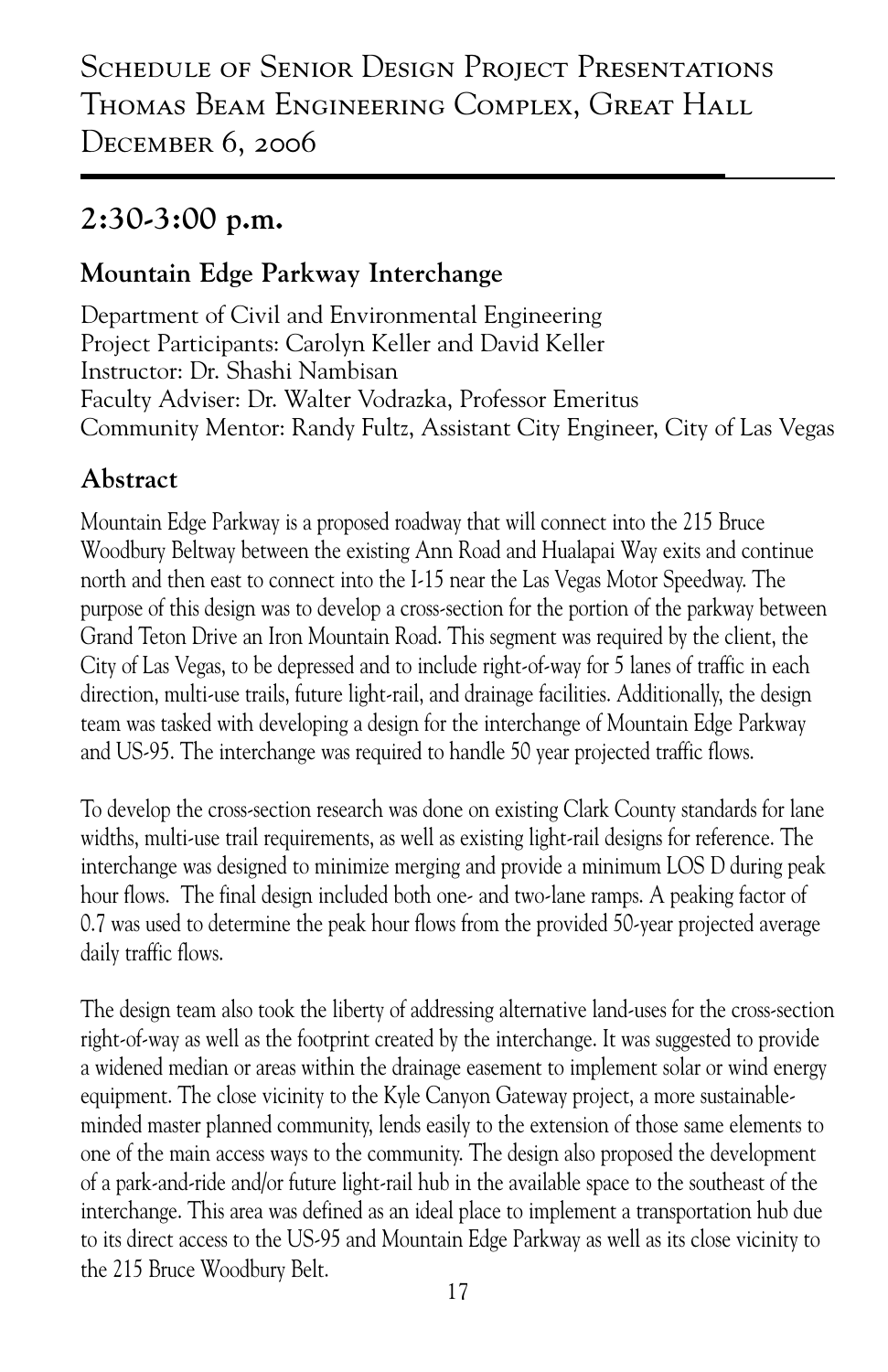## **3:00-3:30 p.m.**

#### **Automated IAC-CPR Machine**

Department of: Mechanical Engineering Project Participants: Lawrence Garcia, David Hanson, and Paul Lawson Instructor: Dr. Zhiyong Wang Faculty Adviser: Dr. Woosoon Yim

#### **Abstract**

For victims of cardiac arrests, cardiopulmonary resuscitation (CPR) is still an essential tool for saving lives. Unfortunately CPR techniques have limitations in the amount of blood that can be circulated in the patient and ultimately depends on the rescue workers abilities to perform the technique. As the rescuer gets tired, the depth of the chest compression and timing can be skewed and will affect the patient's survivability.

Interposed Abdominal Compression Cardiopulmonary Resuscitation (IAC-CPR) is a modified CPR technique. This technique is rarely practiced today because of its complexity. If performed manually in the field, this technique requires at least three rescue workers when compared to standard CPR which can be performed with only one person. It still involves all the standard CPR procedures but employs an additional person providing compressing on the abdomen as well. The compressions alternate between the abdomen and chest. The additional compressions increase the systemic blood pressure of the patient and increase the change of survivability for patients of acute cardiac arrests.

We have developed a concept that will perform IAC-CPR and requires only one person to effectively administer the technique. Our prototype performs the technique using a two-belt system powered by DC motors and controlled by dual feedback. The system is completely mobile and durable enough to be applied in any emergency situation. This device can be adjusted to any body size and has safeguards to prevent overloading the patient which is a common and potentially a life treating mistake. This machine will save lives.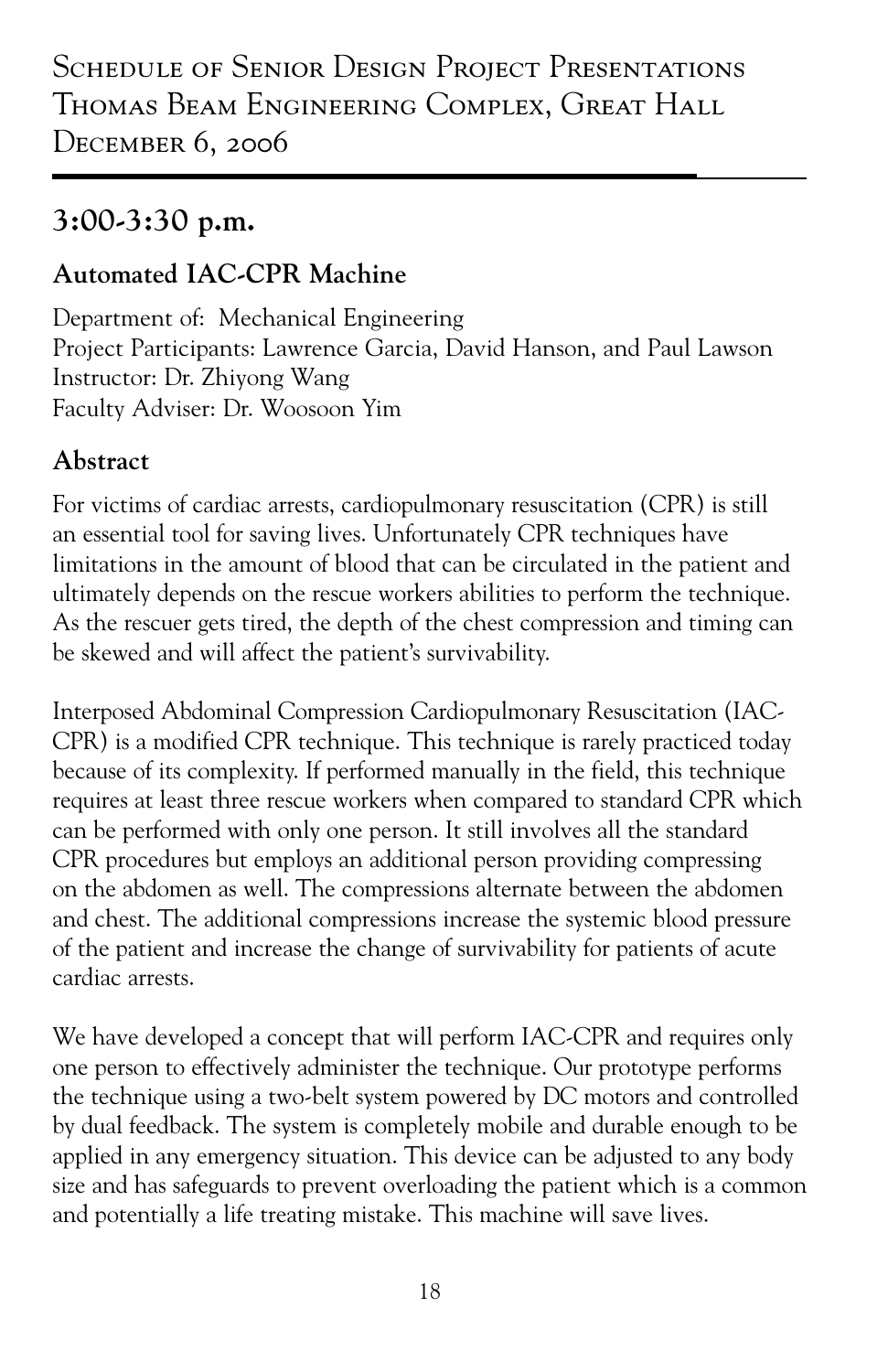### Student Participants . . .

Mark Your Calendars and Save the Date:

FRIDAY, MAY 4, 2007

**6TH ANNUAL** Senior Design Dinner 6:00 - 9:00 p.m. Cox Pavilion